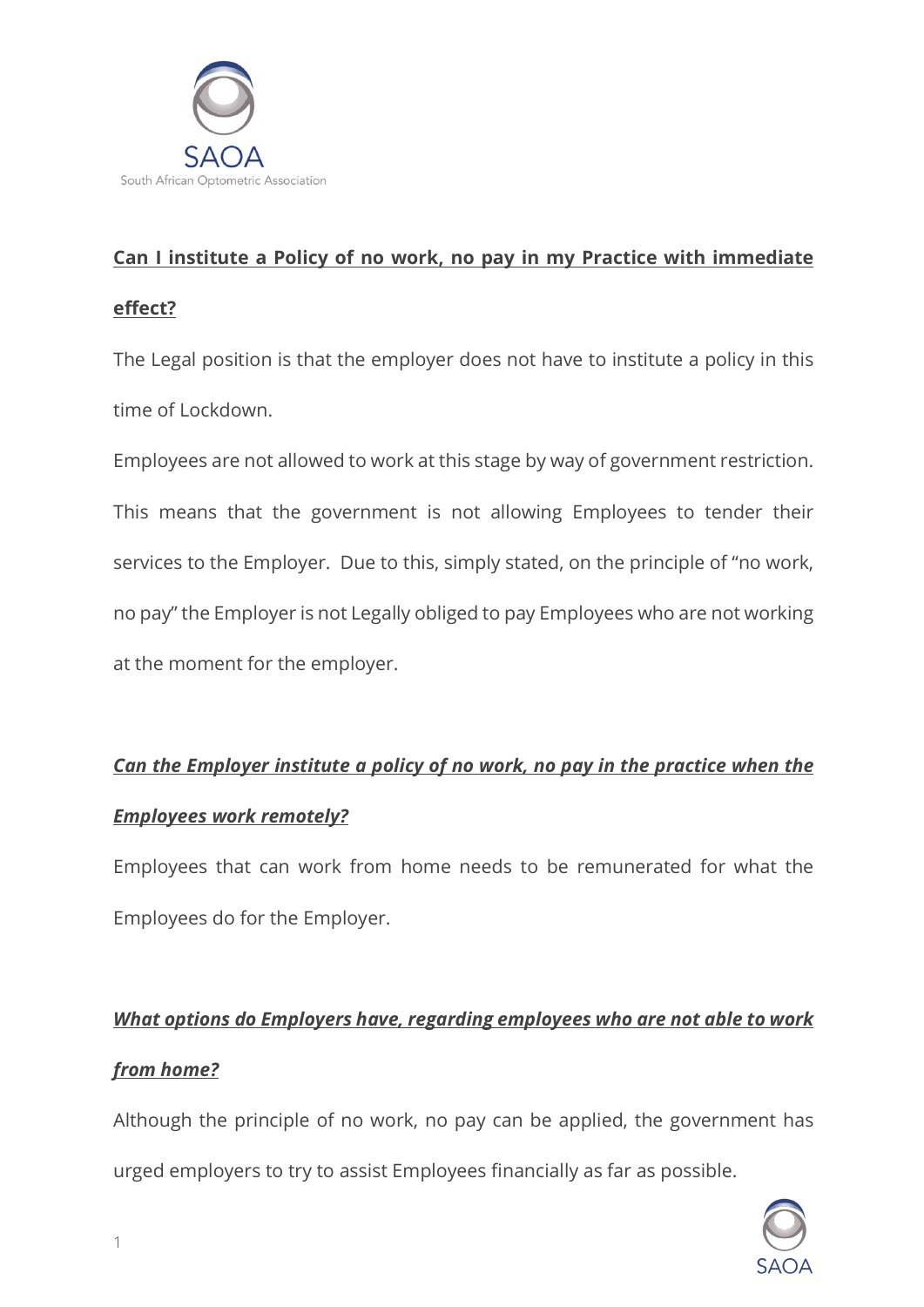Option 1: If you are in the position to keep paying your Employee's salaries, please assist as far as possible.

Option 2: Due to the future being unknown and employers can't pay salaries to the employees, the Government has provided certain relief options. These benefits are UIF related Benefits to Employees, and Employers are encouraged to apply for these benefits on behalf of their Employees.

### *What Employee relief options are available to Employers from Government?*

The preferred method is the Covid-19 TERS relief fund via the UIF. The Employer applies on behalf of Employees for this benefit. The Employer and the employees need to be UIF registered to qualify for this benefit. The TERS option has been created specifically for the lockdown period of closure or partial closure during Covid 19 and it is de-linked from the normal UIF benefits or credits.

Other options that are normally available outside of the Covid19 pandemic: Employees can apply when they are working on a reduced-time or when they become unemployed. These options still remain and are linked to certain credits, via the normal UIF System.

# *Can I retrench Employees with an understanding that there's a possibility of reemployment when the Pandemic ends?*

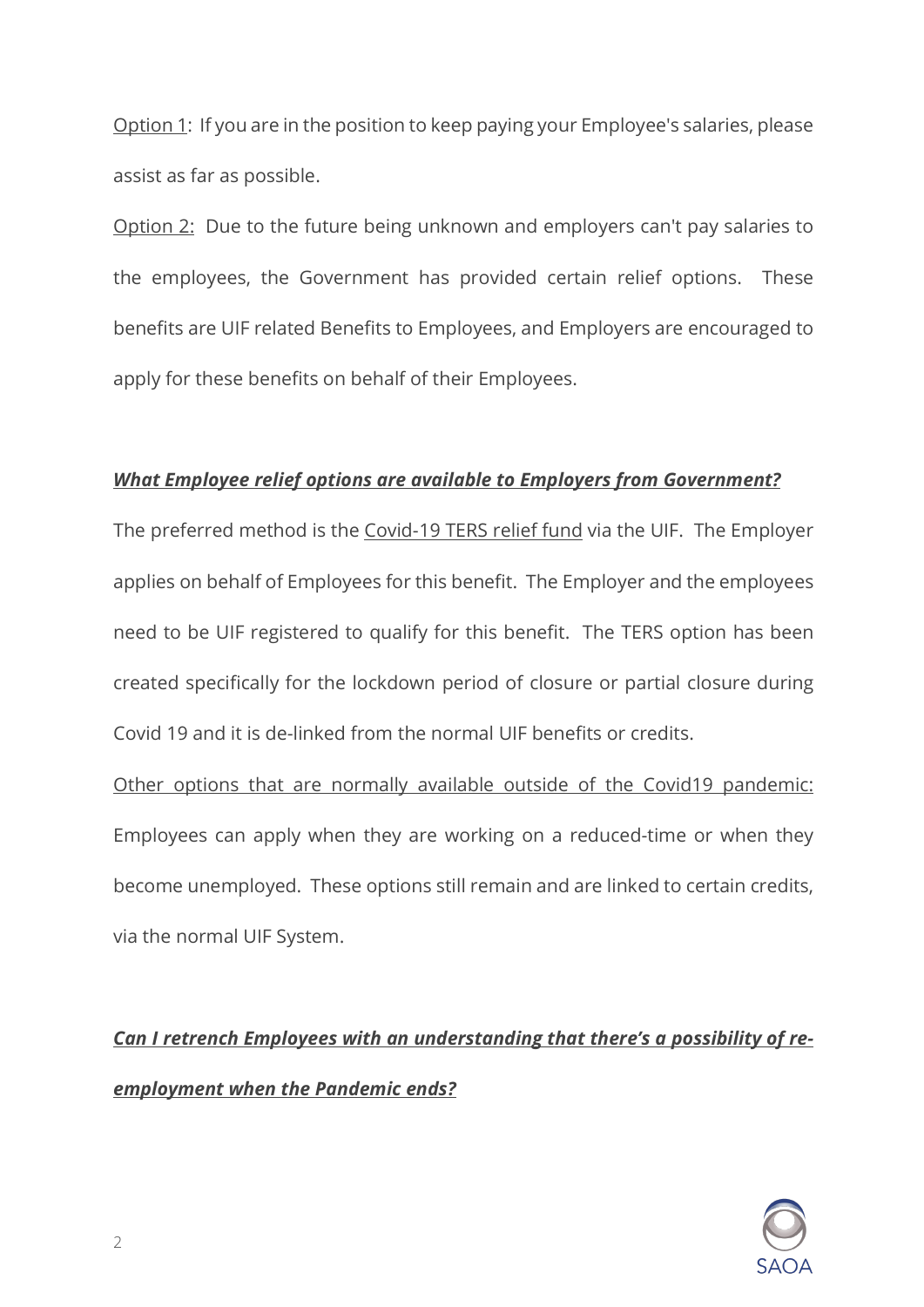Yes, it's possible to Retrench Staff if the practice can no longer afford to pay employees. An arrangement can be made to gainfully employ them for a period of time.

# *What are the appropriate mechanisms in place to accommodate applying to UIF to compensate for lack of Salary for Employees during Covid19?*

There are two core mechanisms that allow for Application.

Option 1: The Employer email covid19ters@labour.gov.za. without providing any information in this email. The Employer will receive a "reply" email with various documents attached. The Employer completes all the documents in terms of the information requested and submit the documents back to UIF. This email address was active as on 27 April 2020.

Option 2: This option is available on the "Online" Platform. The link to use is, uifecc.labour.gov. You use this online link, register? and submit your application with the relevant documents?

### *Why would the employer apply for the TERS benefits through these platforms?*

Option 1: The Employer had to short-pay or lay off Employees.

Option 2: The employer is fearful that she/he is not going to be able to pay salaries in their full extent.

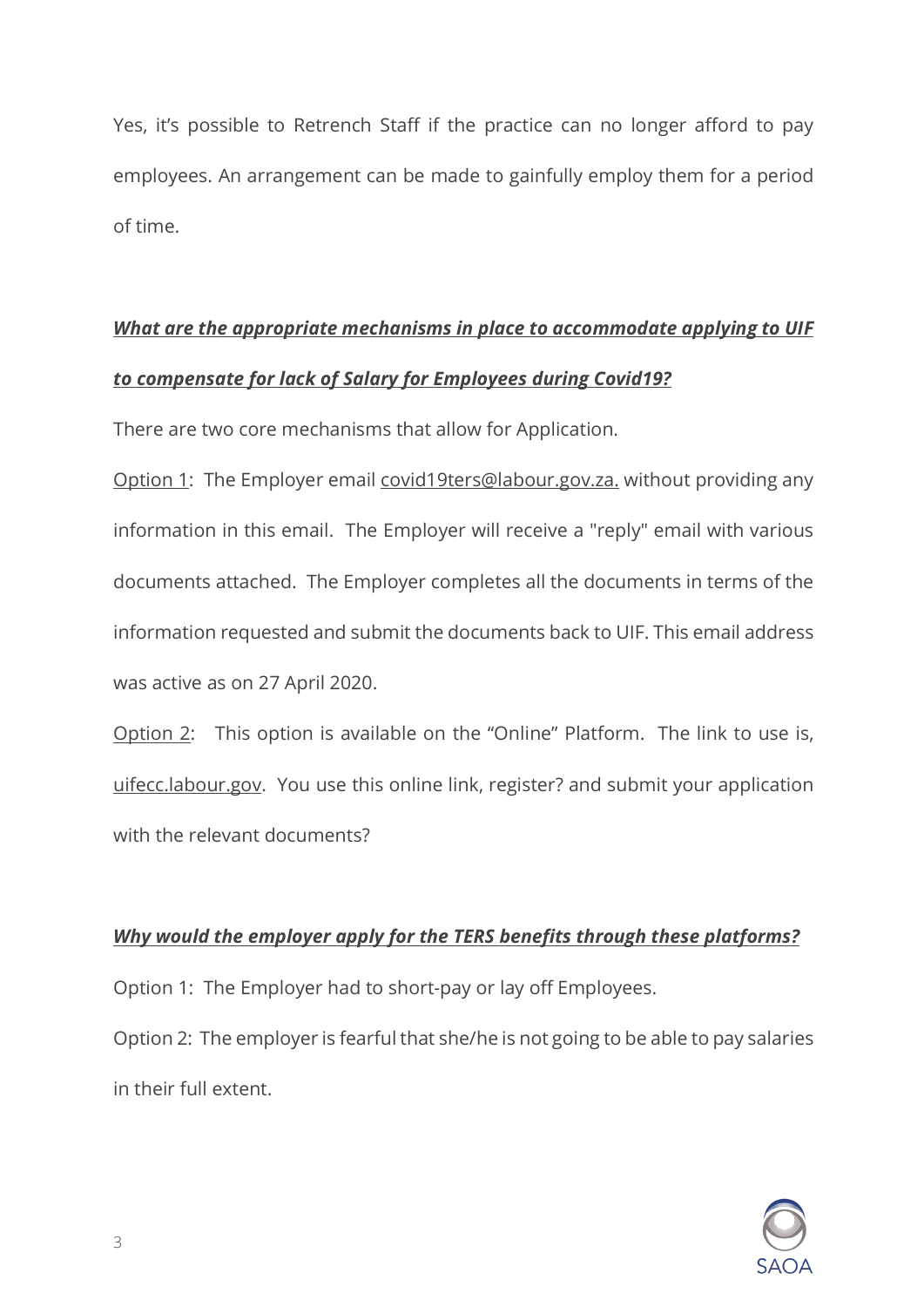### *How long in your view will it take for an Applicant's UIF to be paid?"*

The best-case scenario if everything works without delays, the Employer could be looking at payments coming through within four (4) or five (5) days into the Employers bank account.

However, if there are any delays in terms of information missing, a query on information provided, then delays can be expected.

### *What about the position of Domestic Workers during this period?*

Domestic Workers falls within the same category as any other Employee. The Department of Labour has said you can Apply for the TERS Benefit for your Domestic Workers as part of your payroll. The department of Labour actually encouraged Employers to claim for the TERS benefits for their domestic workers.

### *Who can claim from the TERS benefit fund?*

The Employee needs to be registered for UIF and the Employer needs to be registered with UIF.

### *When can domestic workers return to their employment?*

In terms of Domestic Workers in support of Level 4 Workers, there's written correspondence and material that suggests that Domestic Workers who support Level 4 Workers which essentially are your Essential Workers, can return to work.

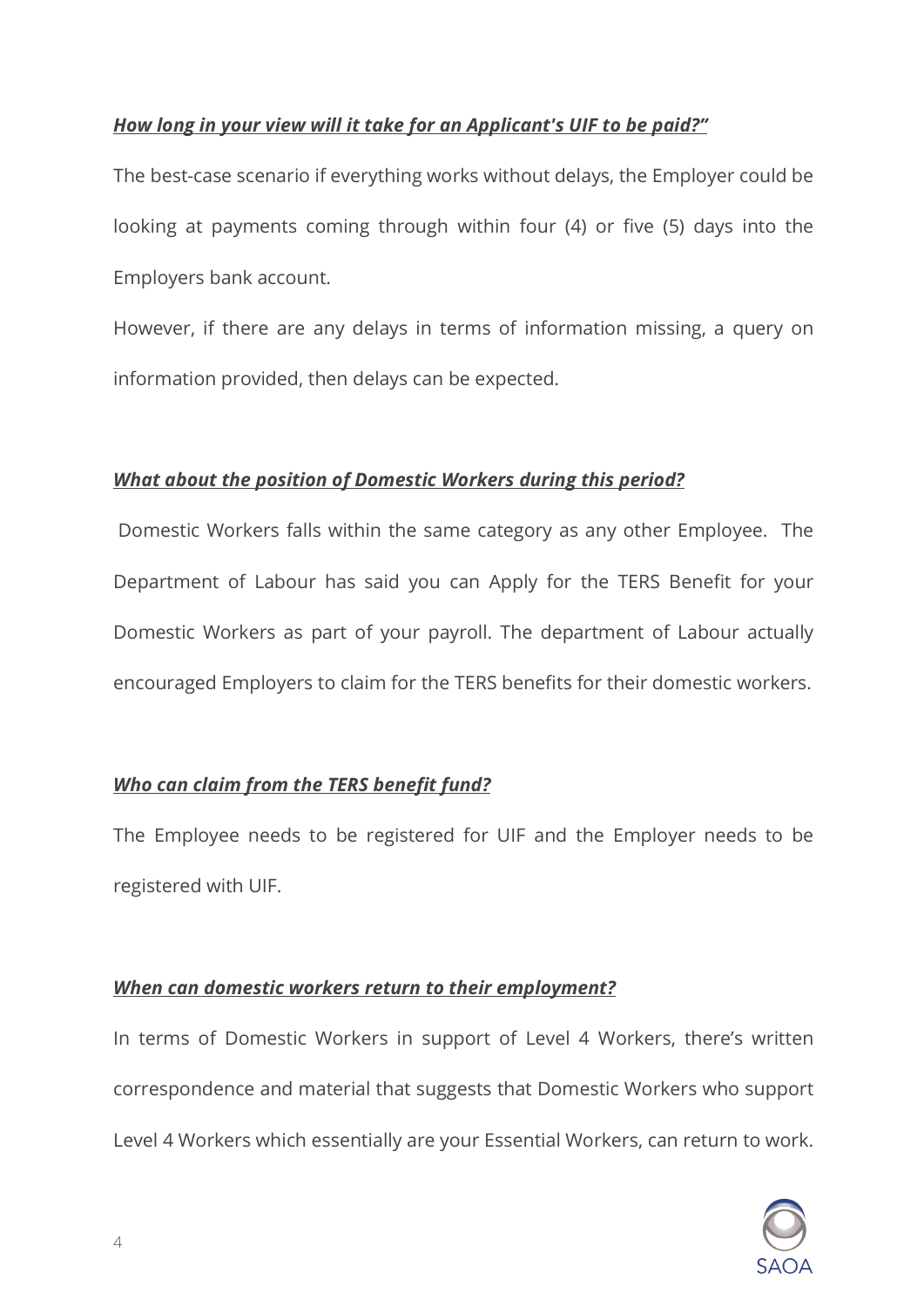The process that will need to be in place to justify why a Domestic Worker is back at work or using Public Transport to go to work, will be more difficult. The logistic in terms of getting permission for a Domestic Worker to return to work needs to be finalised.

Domestic workers currently are indicated to return to work in Level 2.

# *How long can I retain Employees without having to pay the salaries in a no work, no pay scenario?*

As long as there's a Lockdown, you have a justifiable reason why you're not paying the Staff subject to the Claiming of the UIF and the TERS Benefit.

### *What future planning should the Employer do regarding Employees?*

The Employer will need to consider if the business/practice will return to normal after this lockdown or not. The Employer needs to plan strategically with regards to the practice and where the practice wants to go in the future.

Thoughts to consider: Restructuring of the business taking into consideration the amount of Employees needed in the future. If you find Employee numbers need to be adjusted, the Employer will need to follow a process for retrenchment.

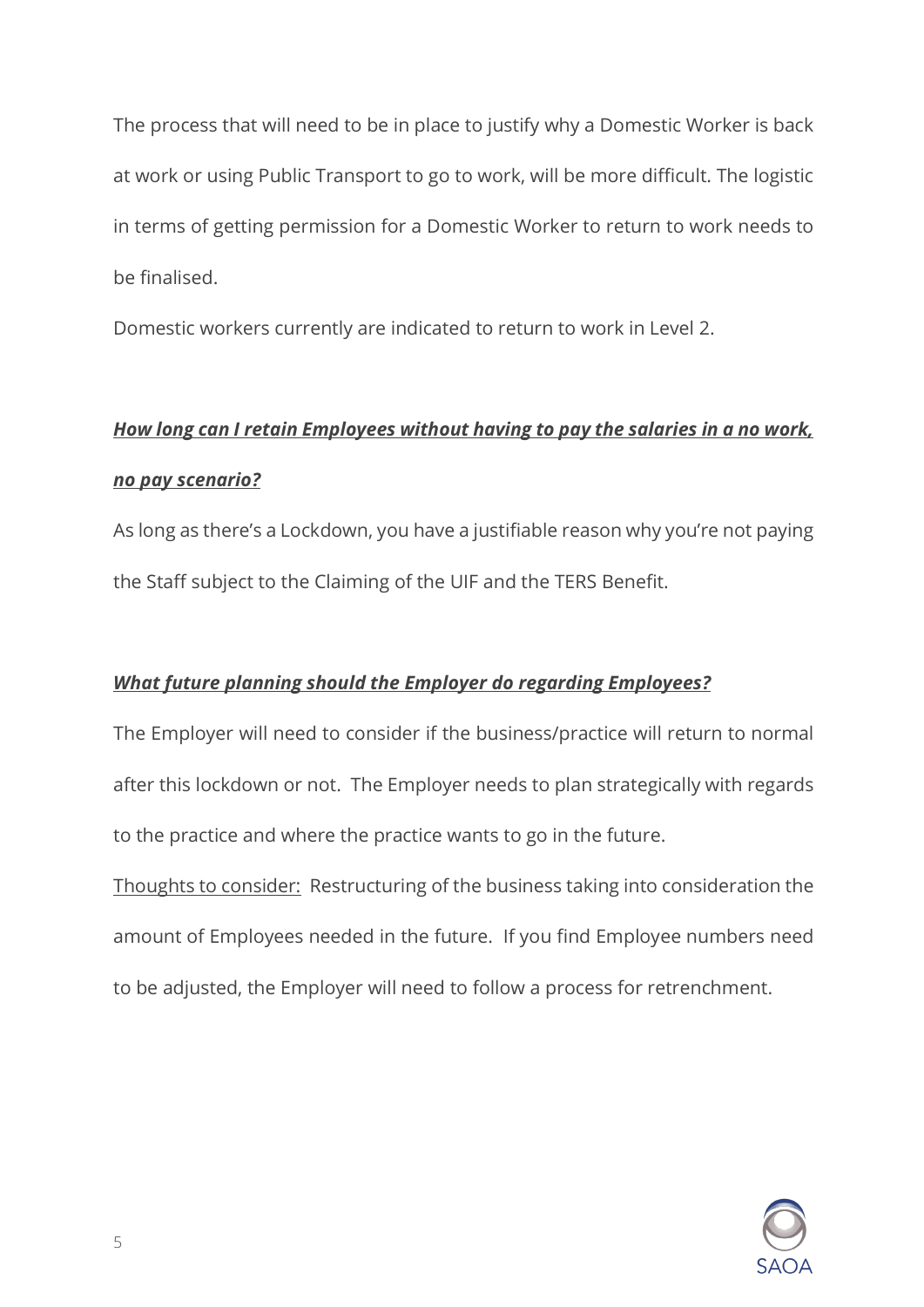#### *Is it possible to retrench Employees during the lockdown period?*

There are some hindrances at the moment when it comes to retrenchment because of the consultation processes that is needed for retrenchment. Where the Employee has access to phone or to Internet communication, the Employer might be able to do consultations in that manner. Where the Employees do not have access to phone or internet services due for instance lack of Airtime it might be more difficult to consult with the Employees regarding possible retrenchment. The Employer could find ways like providing airtime to the employee to start the consultation process.

# *Can an Employer change permanent Employees to temporary Employees at this point in time?*

If you want to terminate the employment of the Employee and replace a permanent contract with a temporary contract you would need the consent of the Employee. Consultations with the Employee is needed to explain the situation to the Employee for the Employee to consent to the change of the Employment contract. It is mostly likely that the Employee will not agree to this as the Employee will be giving up the security of a Permanent Employee to become a Temporary Employee with a temporary or a limited time-period of Contract.

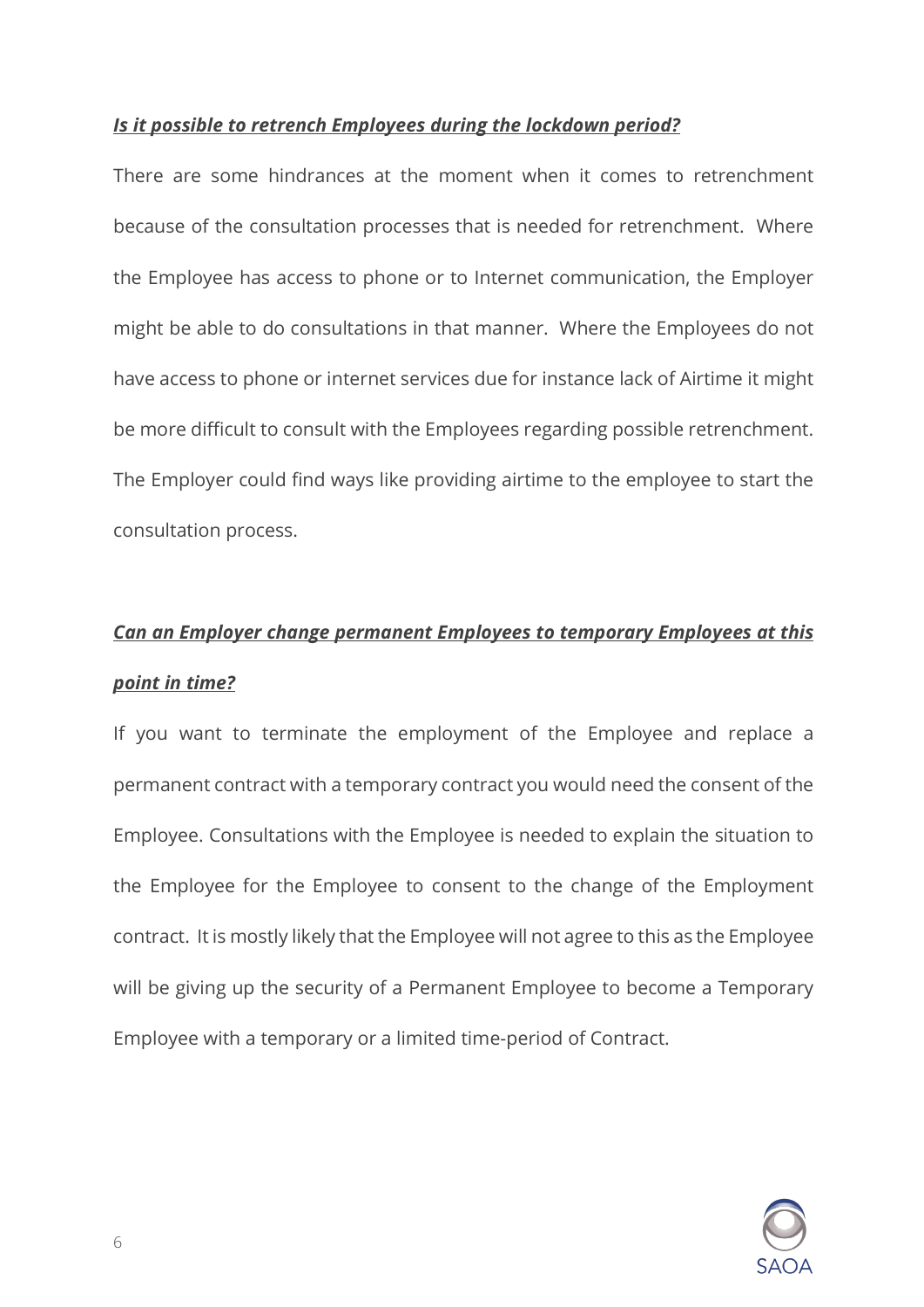#### *Is there a ceiling or a cap for which an Employee can Claim from UIF?*

What the UIF does with the TERS benefit is that the maximum amount that will be uses to calculate the TERS Benefit is R17 712.00 (seven thousand seven hundred and twelve rand). This is the maximum possible Salary. Further a guiding scale is used that various between 38% to 60%. 60% goes to lower Earners and 38% goes to higher Earners. For example when the Employee earns normally R20 000.00 (twenty thousand rand) a month, the Employee will be regarded as if earning R17 712.00 (seven thousand seven hundred and twelve rand) per month for purposes of TERS. According to the grading scale, 38% of R17 712 is about R6 600.00 (six thousand six hundred rand) per month. That is essentially the top benefit that an Employee can get in terms of TERS.

### *Can an Employer Claim from both UIF and TERS?*

No, there cannot be a duplication. They basically say is that you have to exercise a choice. So, you cannot double-up on the UIF Benefit, you have to decide what works best for you. It seems TERS are the preferred option. The Employer cannot apply for UIF for the Employer. The Employers claim is on behalf of Employees and the benefits received must be paid out to the Employees. There is no separate benefit for an Employer, only for the Employees. So, all UIF Benefits are linked to the Employee who is Registered with the Employee's ID number. Whenever the Employee has claimed under their ID number for UIF and following

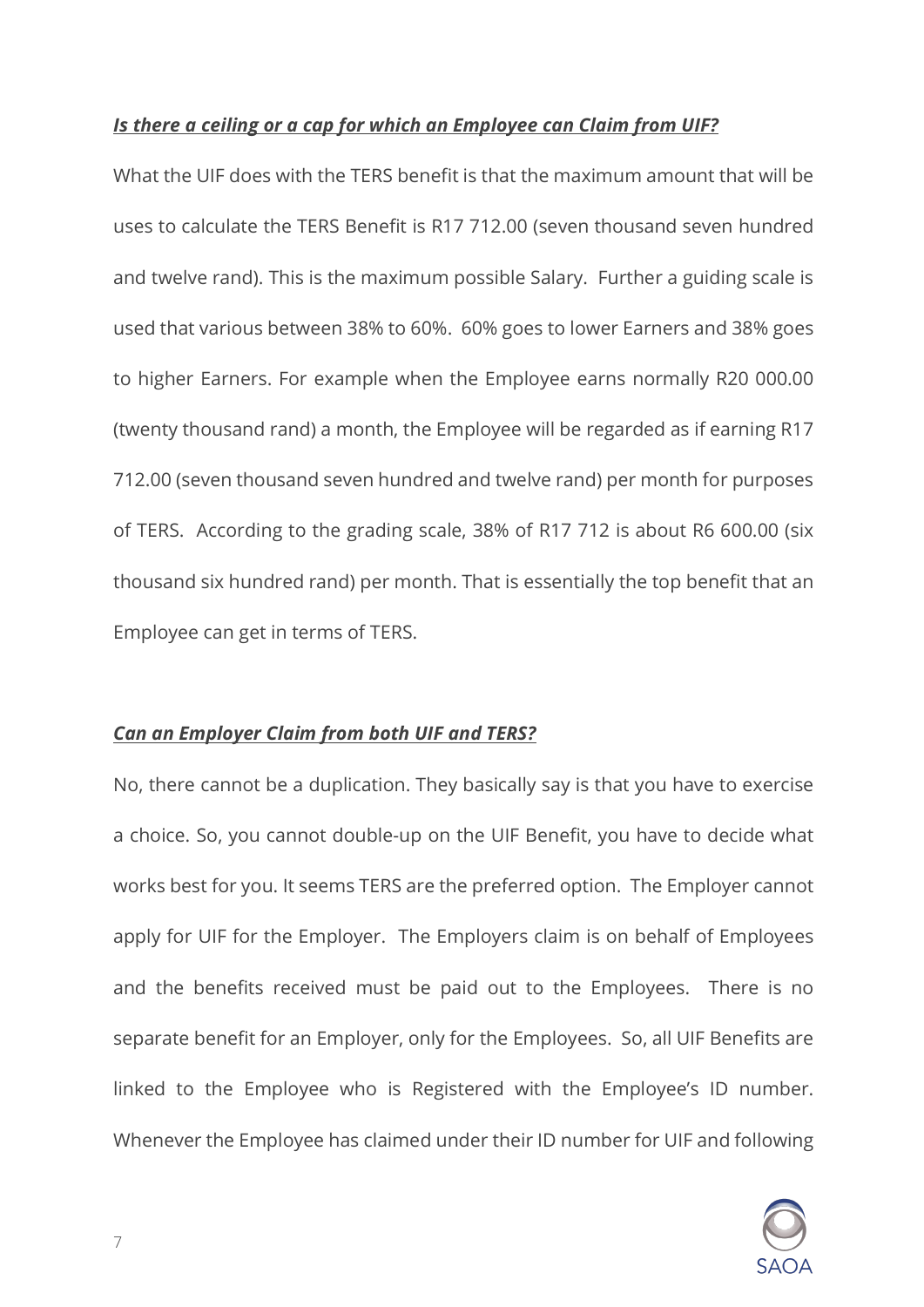that the Employer applies for TERS benefit for the Employee with the same ID number the duplication will be picked up.

### *Explain the flat rate of R3500 mentioned in UIF claims?*

There has been communication around a "Flat Rate" of R3 500.00 (three thousand five hundred rand). This was understood that there would be no payment from the TERS for less than R3 500.00 (three thousand five hundred) per month for lower income earners.

# *Is there a difference between the R3500 UIF payment and the TERS calculated amount?*

We must be careful to distinguish, as much as they cap the TERS/UIF Benefit for the higher Earners they also said in terms of the TERS "no" Employee will earn less than R3 500.00 (three thousand five hundred rand). So let's say an Employee earns a Salary of R4 000.00 (four thousand rand), based on that scale of 38% to 60% the Benefit is now calculated on the R4 000.00 (four thousand rand) and it comes to let's say R2 000.00 (two thousand rand) odd. The Employee will still get R3 500.00 (three thousand five hundred rand). So, there is also a minimum that the benefit will not go below. This is the information available regarding TERS.

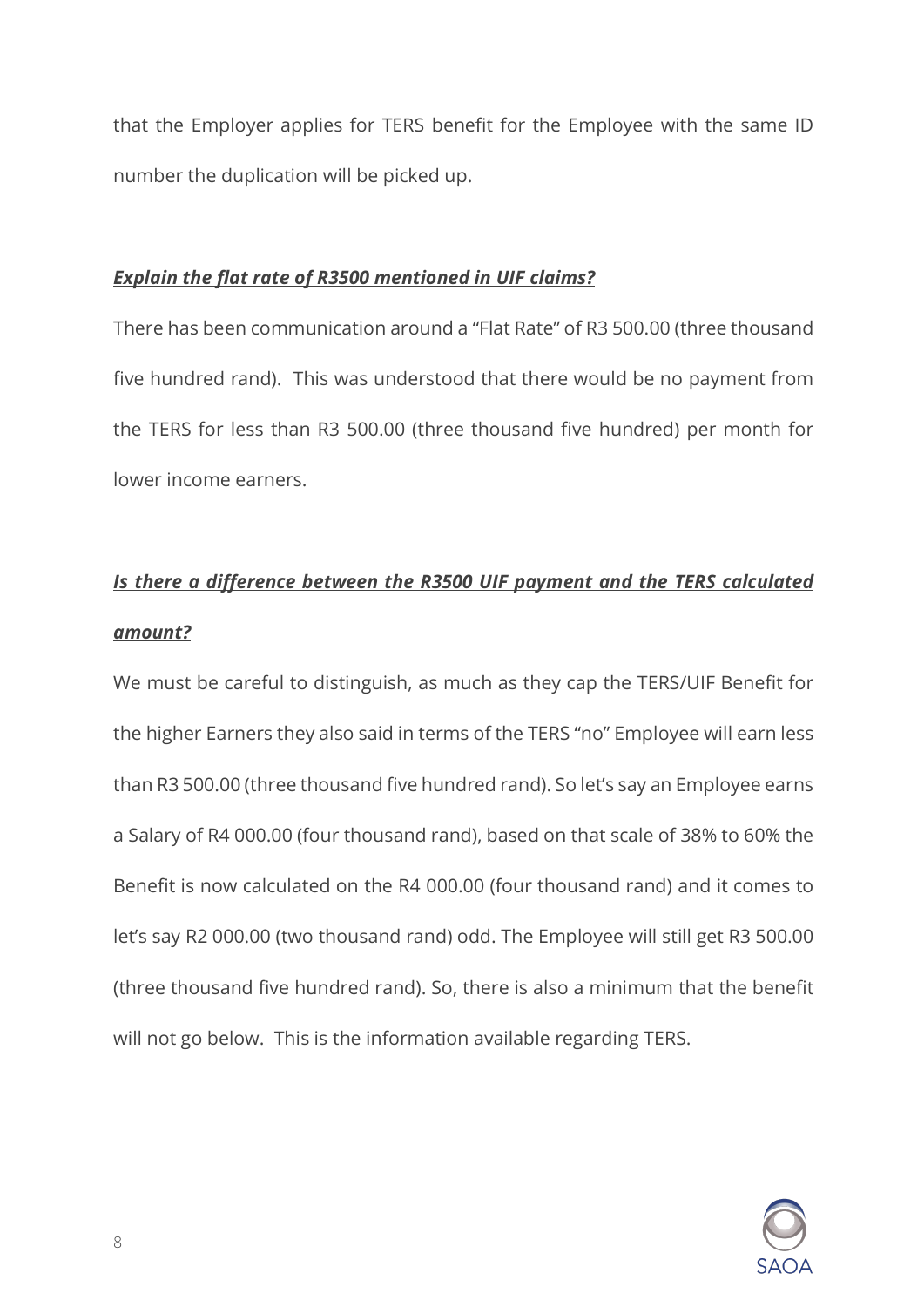# *Information was also distributed regarding the NDB (National Disaster benefit) What is this?*

In the beginning before the whole TERS came about the very first thing that the Department of Labour Published was a National Disaster Benefit that was a "flat" Rate of R3 500.00 (three thousand five hundred rand) per month. This benefit could possibly be linked to the normal UIF benefit. This is not the TERS benefit. Currently we are unaware of the National Disaster flat rate benefit featuring anywhere. We are unsure if this benefit design has been withdrawn but it seems all the Employers is claiming benefits via the TERS benefit and TERS is the benefit that the government encourages Employers to use as well.

### *What Relief is available for Sole Proprietors***?**

As long as you are an Entity and you can prove that you are an Operating Entity as such, there is a Relief for you as an Employer by claiming for UIF TERS for your Employees. The Employers must have a bank account and proof that you are Employing these Employees.

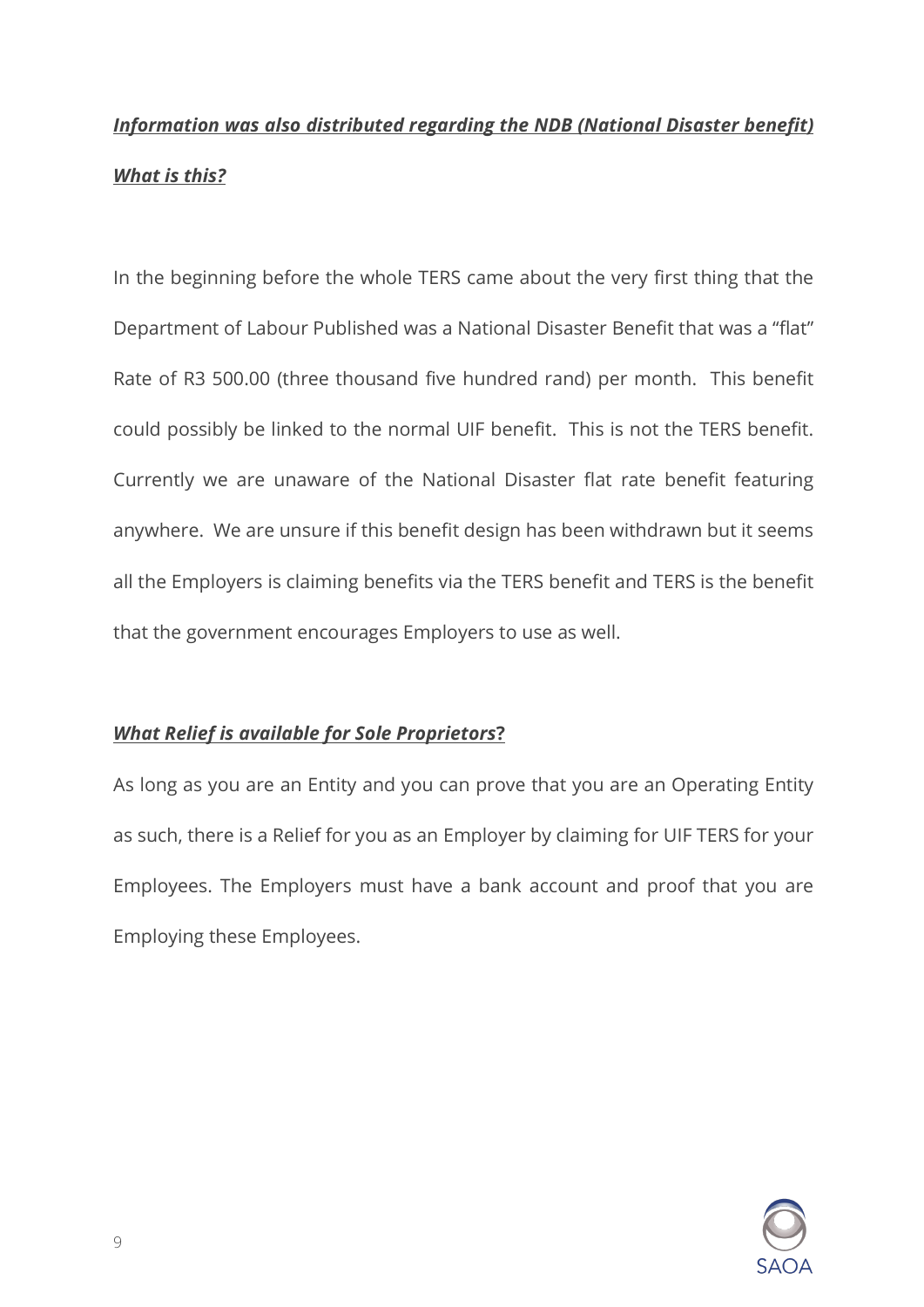### *If an Employee becomes allegedly contaminated with Covid-19 at the practice,*

### *what are the obligations and what are risks for the Employer***?**

In terms of the List of Occupational Diseases, Covid-19 or the Corona Virus has now been declared an Occupational Disease which means that any Employee that contracts Covid-19 in the course and scope of their duties will be covered by the Workmen's Compensation Commissioner in terms of Temporary Disability in terms of Medical Costs and so forth.

### *What are the duties of the employer to prevent the employees contracting Covid*

### *19?*

An Employer has a duty in terms of the Health and Safety Act to provide a safe working environment. The near future will most likely bring new Regulations on exactly how the employer have to safeguard the workplaces to make sure that there's a minimum chance of infection of people.

# *What happens if anyone that enters the practices comes in contact with a person with Covid 19?*

If anybody that enters the practice was in contact with a person who tests positively for covid 19, the practice environment has to be disinfected, Employees, patients and the Employer have to be tested for Covid 19 and all involved have to go into isolation for a two (2) week period.

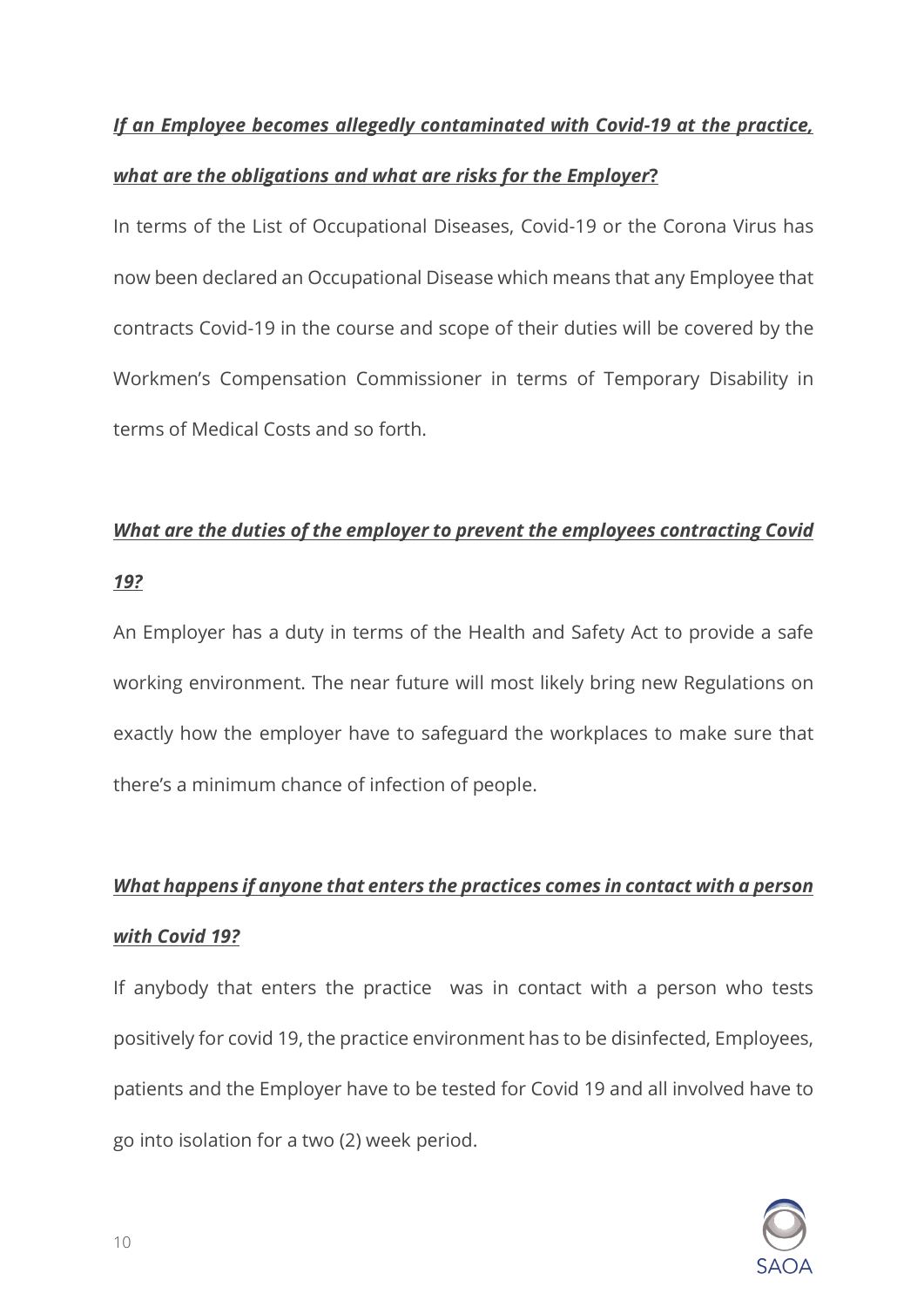# *What implication does it have for Employees when someone at the practice tested positive for covid 19?*

All employees need to go into isolation because of the possibility of contracting Covid19. If the Employee tests positive for Covid 19, the Employee will claim from normal Sick Leave. Circumstances of how and where Covid19 was contracted will be investigated. If an Employee contracts Covid 19 outside of work, it is not the Employer's duty to keep the workplace safe. It is the Employers duty to not allow that Employee into the practice. The Employee will claim for normal sick leave.

# *Is there a minimum amount of time that an Employee needs to be Employed at a particular place of work in order to be entitled to Claim from UIF?"*

The normal UIF Benefits is linked to the Employee with their ID number. TERS is not linked to the normal UIF Benefits.

If someone is Unemployed or they go on short-time there' has always been normal UIF Benefits that they can claim based on a System of Credit. So, if you have worked for four (4) days you're entitled to one (1) Credit. And based on those Credits the normal UIF has always applied.

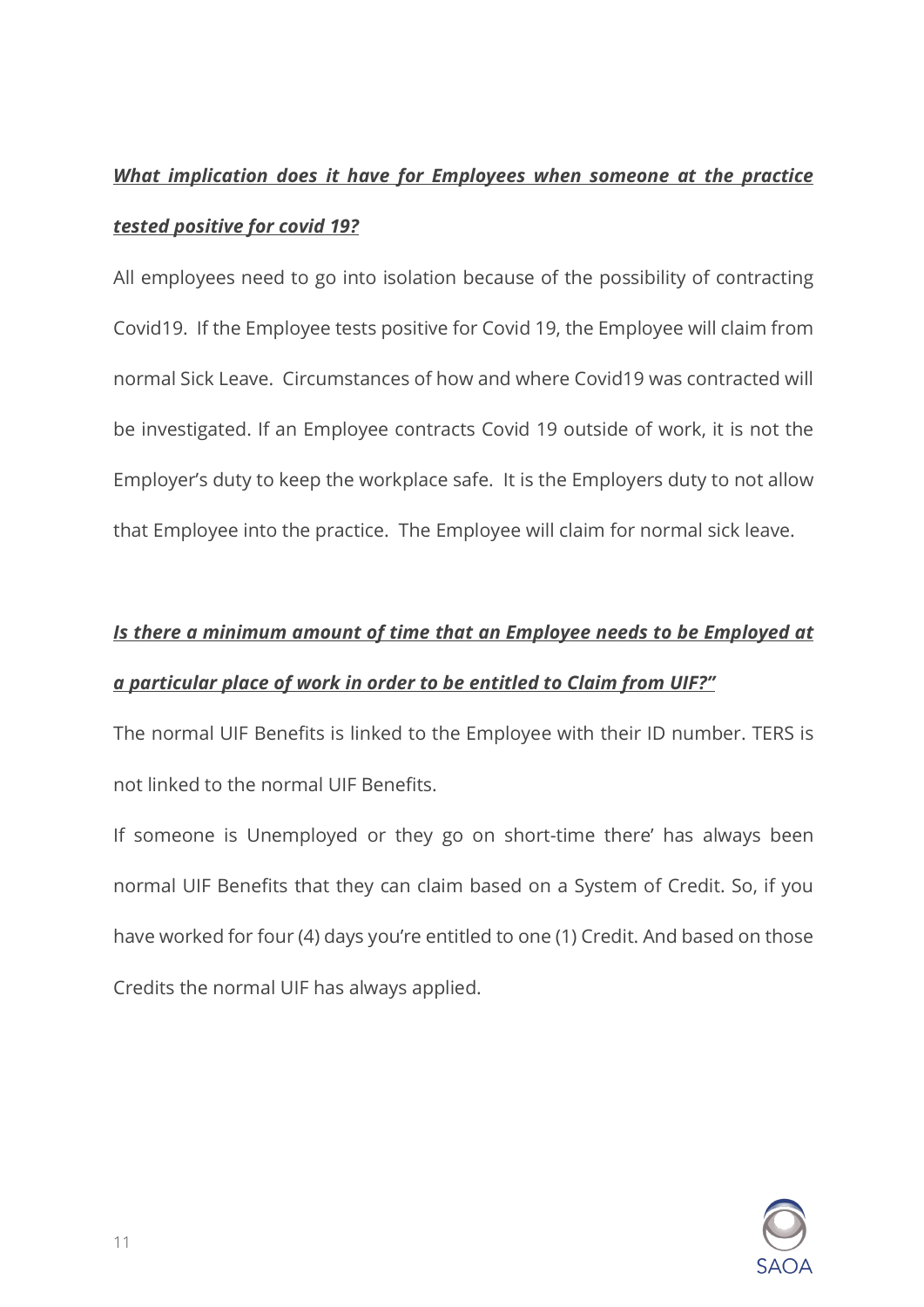# *Is there a minimum amount of time that an Employee needs to be Employed at a particular place of work in order to be entitled to Claim from TERS?"*

Roughly by the middle of **March**, if an Employer and an Employee have been Registered before the Lockdown in other words with UIF, they would be able to get the TERS Benefit. And that will not be linked to how many Credits they might have at all or with a particular Employer they must just be Registered by that date on the System.

# *Will TERS only pay out for the duration of the Lockdown or will they consider paying out for a longer period?*

The base Regulations that TERS comes from is that the TERS has only been put into effect for a period of three (3) months. (This is the current stipulation). Currently it is stated that after three (3) months, if the Employer still can't employ the Employee, as things stand at the moment they will Qualify for reduced work or maybe Unemployment or whatever the case may be

I do think it's fair to assume that the government, if we're going to have this 'phased' situation to go on for much longer and sort of the majority or a big part of the society can't go back to work that they will have a further, either an extension of TERS or some other kind of Benefit that they might put in place. The current base Regulations for TERS is for a maximum of three (3) months from

say roughly the end of **March**.

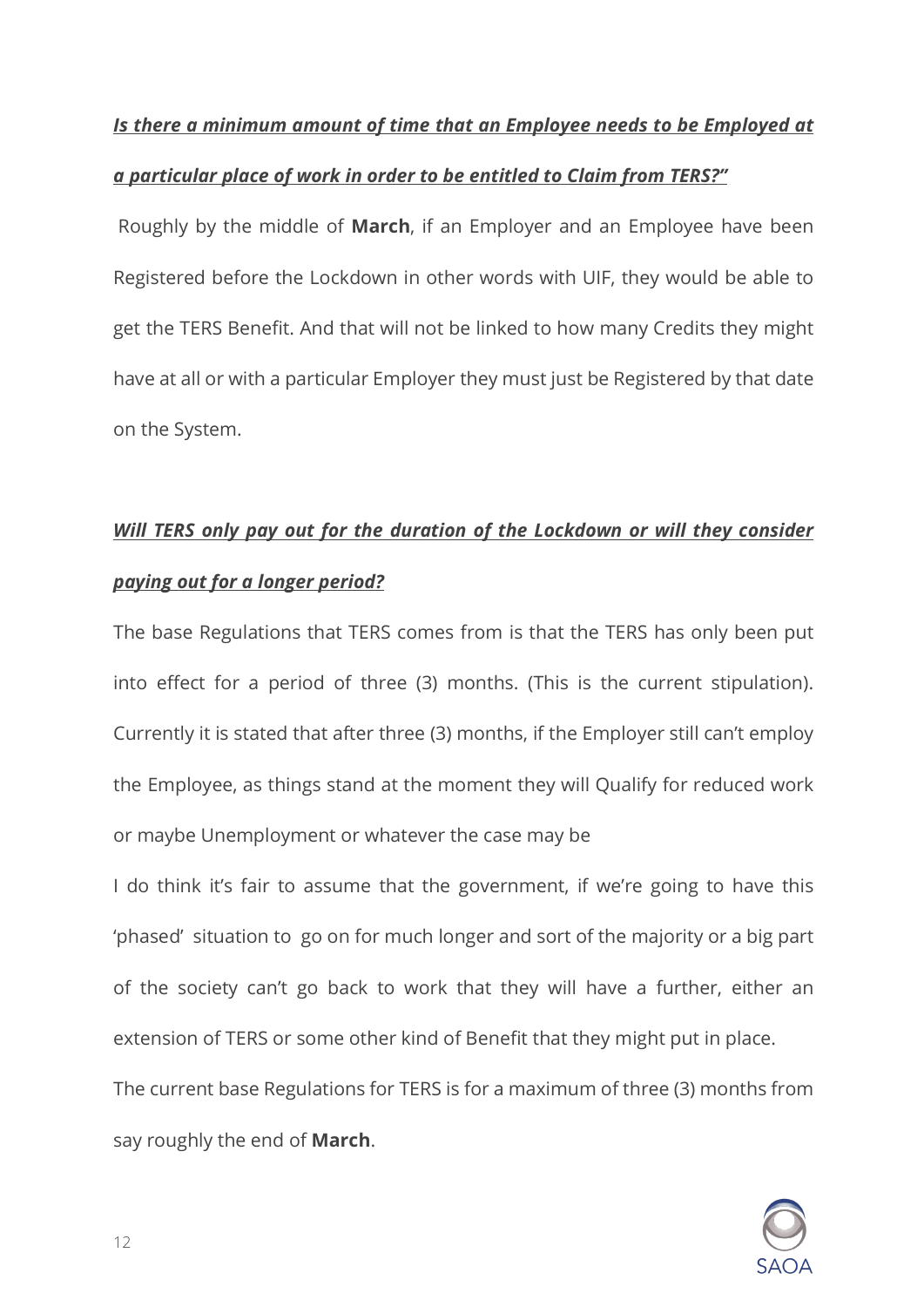### *I pay UIF on a monthly basis. Is there some form of correlation between SARS*

### *and the UIF, you know to ensure that I am on track and that I'm compliant?*

Yes, SARS has been Appointed as a Collection Agent for the UIF and for the Skills Development Levy, so the systems interlink.

# *What are my obligations as an Employer, as an Owner of my Practice to Locums who work at my Practice during Lockdown?*

In terms of the Business Models and the Ethical Rules prescribed, you can be an Employee or an Associate (An Associate Trades under their own Registration Number) or a Partner (you trade under a Registration Number)

Consider what the contractual arrangements are with the locum. Now in terms of Locums, we all know that there's only a six (6) month period that a Locum is supposed to be working in your Practice. I can imagine that a Locum will only come in as the Associate for that time period or as an Employee, a fixed-term Employee. If the Locum comes in as a fixed-term Employee, then the Benefits for that Employee will still be the same as for any other Employee in terms of TERS Covid-19 Benefit. If that Employee for instance should be working in Emergency Services and see a certain number of Patients one would have to pay the Employee a Prorata portion of the Salary for that period that the Employee works.

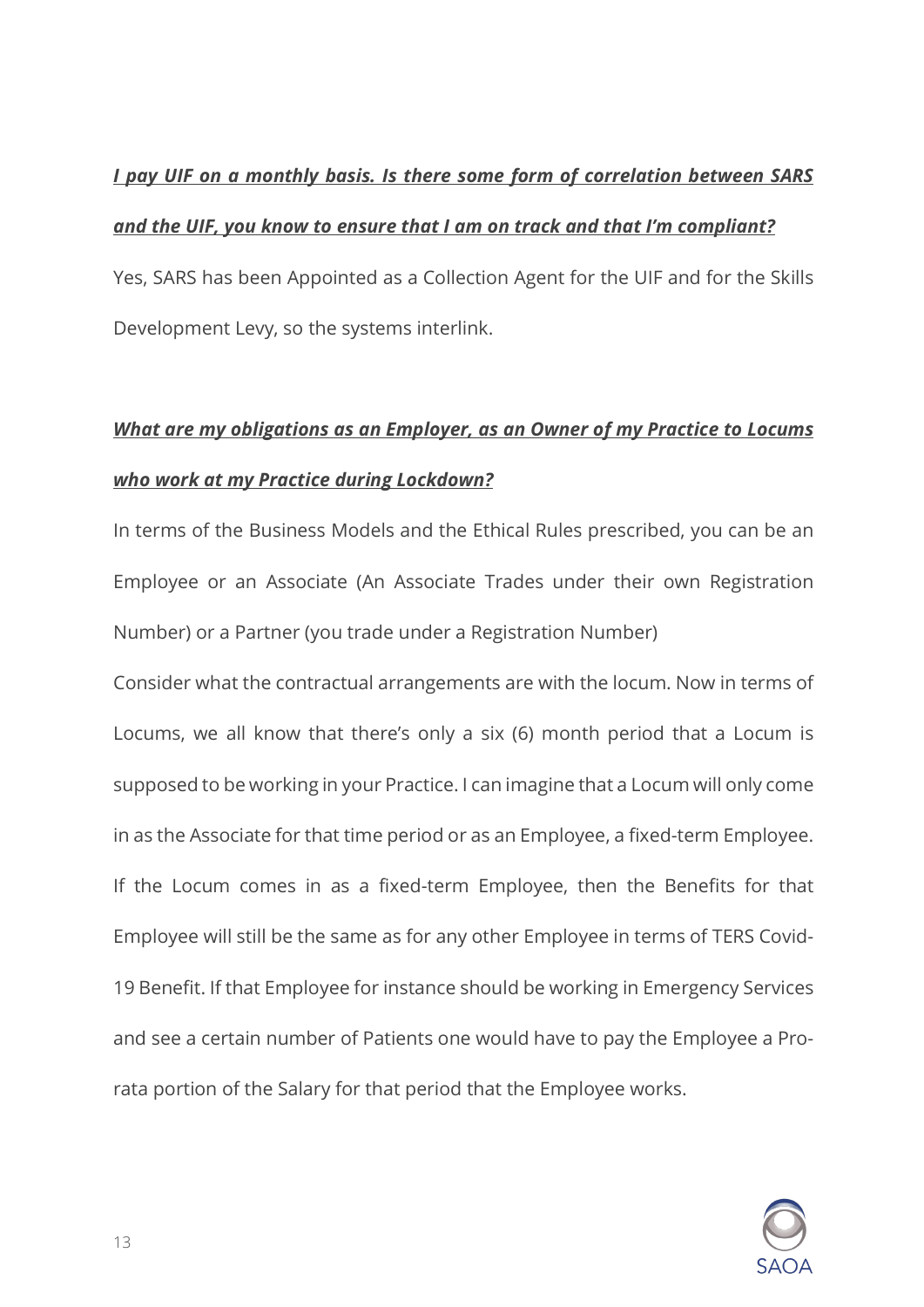If the Locum Trades as an Associate under those circumstances with his/her own Employees or her own Practice Number, then obviously the normal arrangements that she placed between the Principal and the Locum will stand in terms of what percentage the Locum gets and what percentage the Principal gets in terms of the Benefits of the Services that the Principal gives to the Locum under the circumstances.

*If an Employee received and accepted an Offer of Employment with a start of employment on 1 April 2020 during the lockdown. The employee was not been able to travel to the practice to start employment and the employer could no longer afford the salary for the new Employee. "What are your views in such a situation?"*

First: In terms of Labour Law, the moment that the offer is extended and accepted that person becomes entitled to the Rights of an Employee even though the commencement of Employment has not taken place. Now for instance if one then reneges on the Deal to provide the Employment it would constitute to a form of Unfair Dismissal.

Second: If the person was appointed to start on the **1st of April** for instance and nothing has happened until the **1st of April** and after the **1st of April** despite the fact the person is not being paid, that person became an Employee because that was the contractual arrangement between them.

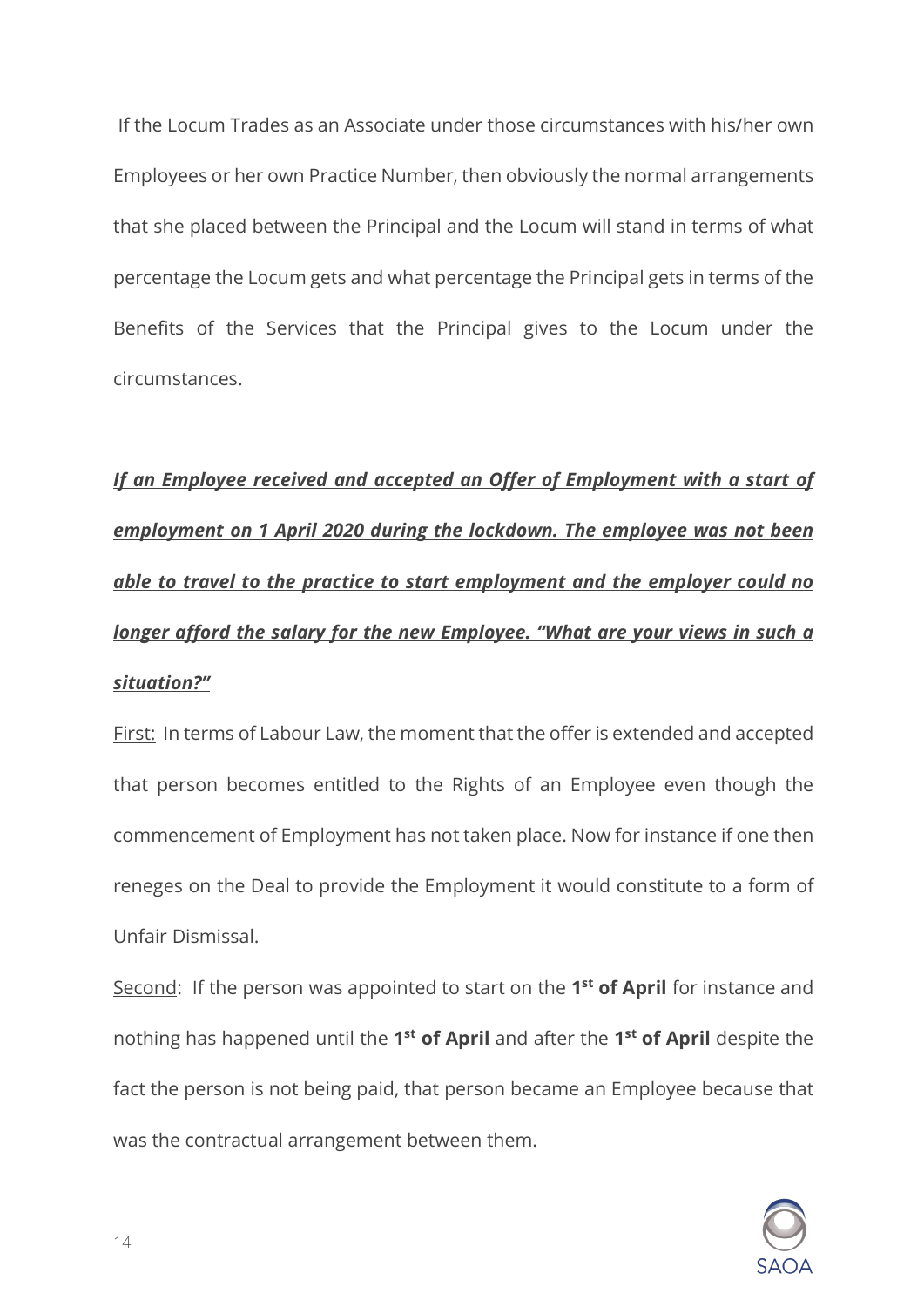OPTION A: Now obviously the Employer would under those circumstances then say, but, if that person was Registered for UIF and the Employer's is Registered with the UIF, they would in all probability be able to Claim the TERS Benefit for that period that the person cannot be paid, otherwise it's just "no work no pay." OPTION B: However, the second facet to this is that if it's no longer possible for the Employer to employ that person due to the intervention of the impact of the Covid-19 Pandemic then one would have to go through – either come to an agreement between the Parties that you will Terminate the Contract, but if that's not possible one would have to go through a normal Retrenchment Process with that prospective or actual Employee.

## *What if an Employee was on Sick Leave prior to the Lockdown? How does the Lockdown impact on the Employee's Sick Leave?*

If a person has been on Sick Leave it's because they are too ill to work. The Sick Leave will remain in place. It is similar to when people go on Annual Leave and then they become ill during the Annual Leave period, it's been practised and accepted by Law that the Employee's Annual Leave can be reversed and processed as Sick Leave. The Employee will be on paid Sick Leave for the period that the Employee have been booked off for the illness by a medical practitioner. Administrative HR purposes will process sick leave for the Employee. When the sick leave date lapse and the Employee can't return to work due to the lock down,

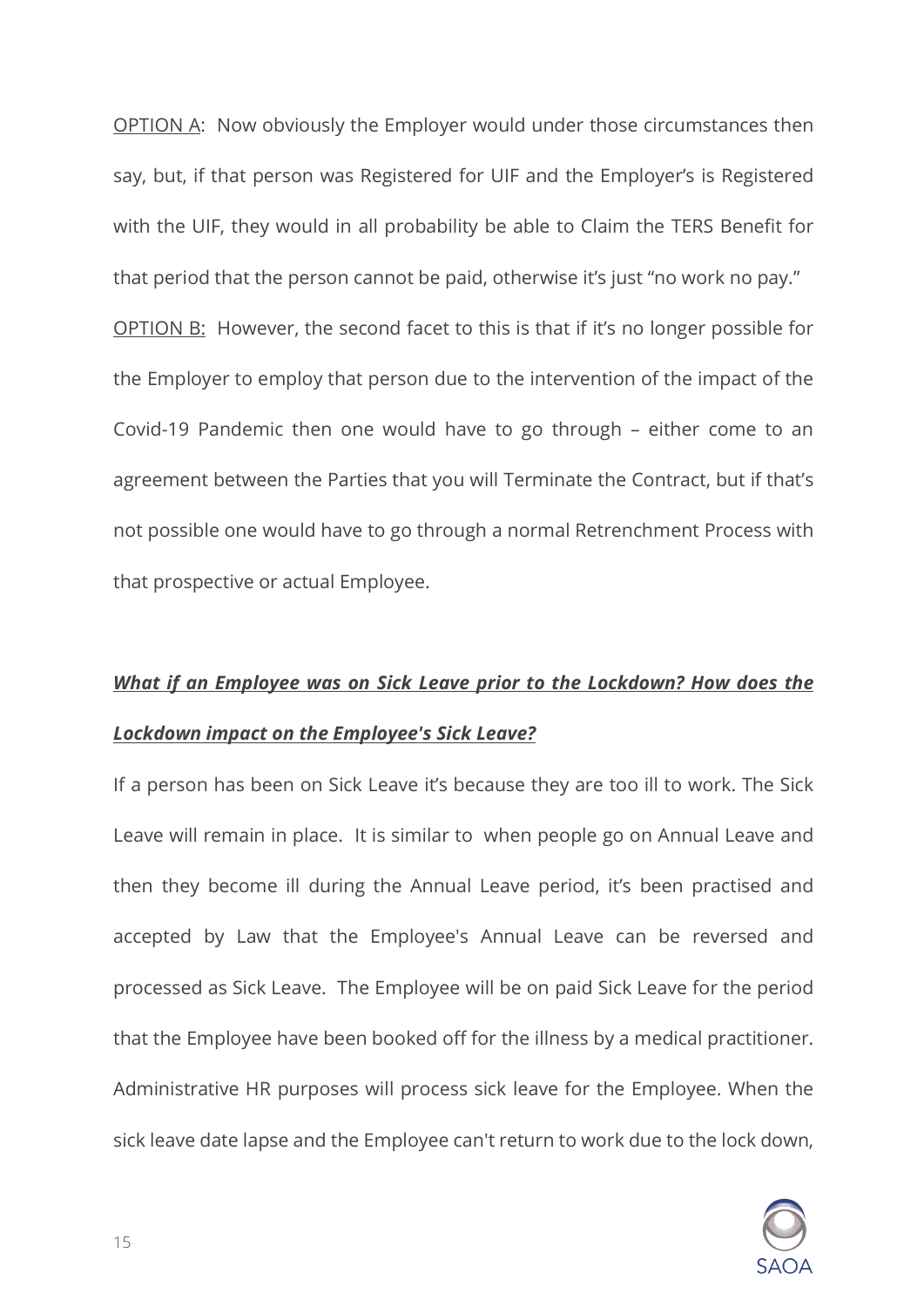then the Employee will be treated like any other Employee - no work, no pay; annual leave of TERS benefit claim.

# *What if my Staff Members are Members of a Trade Union and I am in a position where I can no longer pay my Employees? What would be the appropriate Strategy or the appropriate approach to accommodate the change in Operational requirements?*

All right, it's a difficult one because people seem to think that because we have this unnatural/abnormal situation with the Lockdown and Covid-19 that now all Labour Relations and Labour Rights have now suddenly also disappeared. That hasn't happened.

So we have an unusual situation for a period of time and you can maintain for a Lockdown period with no work no pay or a government Benefit. When you then go back to partial or full reopening you cannot just say, well, it's been Covid and now I can automatically just let people go. I mean that happens in America or other Global Companies, they sometimes have difficulty to understand how we do it in South Africa. But the Labour Rights and all of that and the Basic Conditions of Employment, the Labour Relations Act are still exactly the way that they were. So, you cannot change Conditions of Employment of Staff unilaterally, there has to be a Consultation Process and a Negotiation Process. And if all else fails it might get to a Retrenchment, but the Processes in the Labour Relations Act remains.

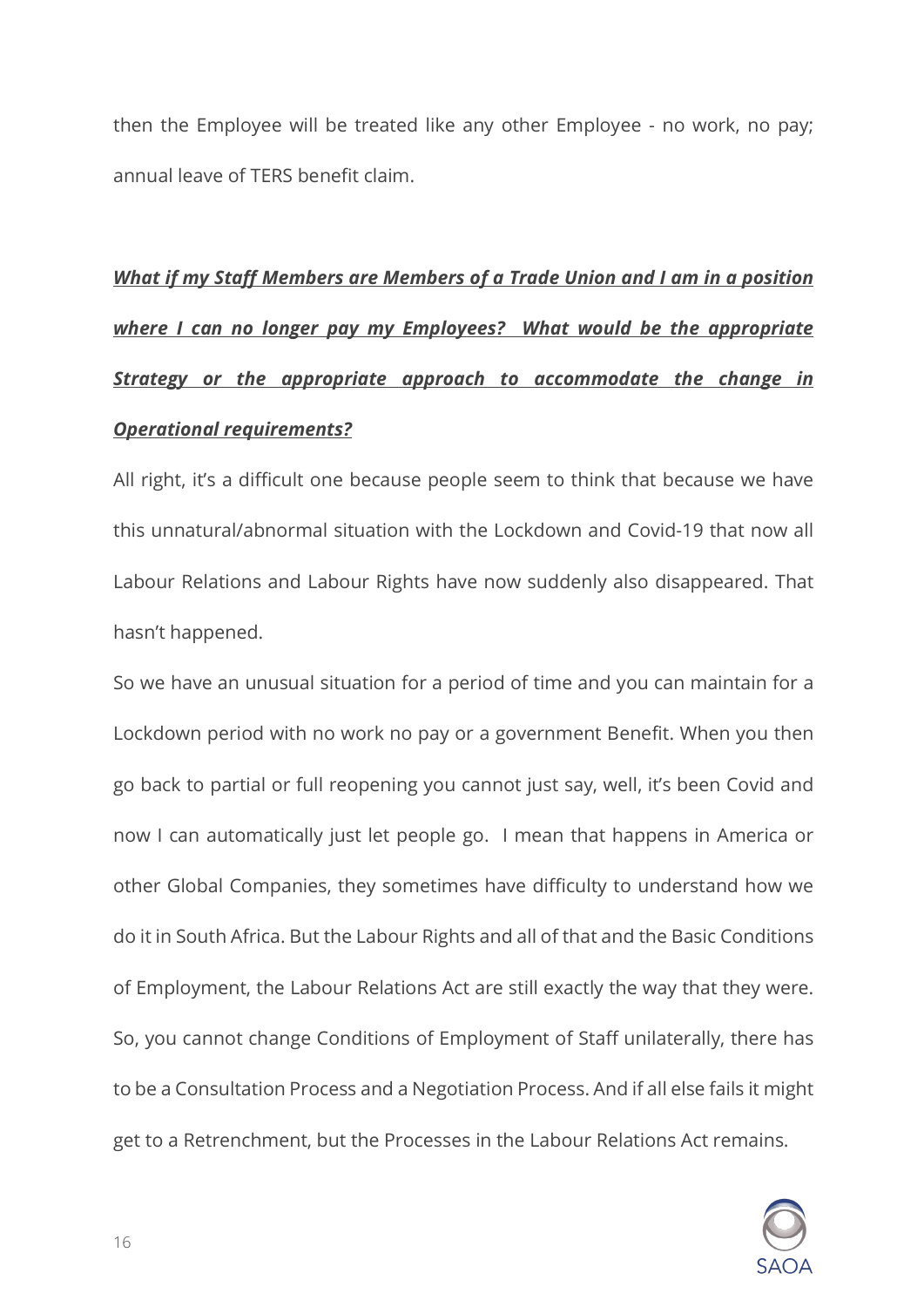And if that means that you have to Consult with Unions in that regard then that is what you're going to have to do. It might not be a physical "sit across the table," but that's logistics, you might have to find a Technological option but the basic thing remains that you are going to have to Consult with your Staff or their Representatives the same way as you might always have been in terms of the Labour Relations Act.

### *What advice would you give when Employers talk to unions?*

Just continue with the normal Consultation, engagement with the Unions, and keep Unions closer than normal. Communicate more with the Unions and we've Partnered more during this time and all within the realms of the normal Labour Law. Do not take any shortcuts and be more innovative in terms of how you engage and how you communicate.

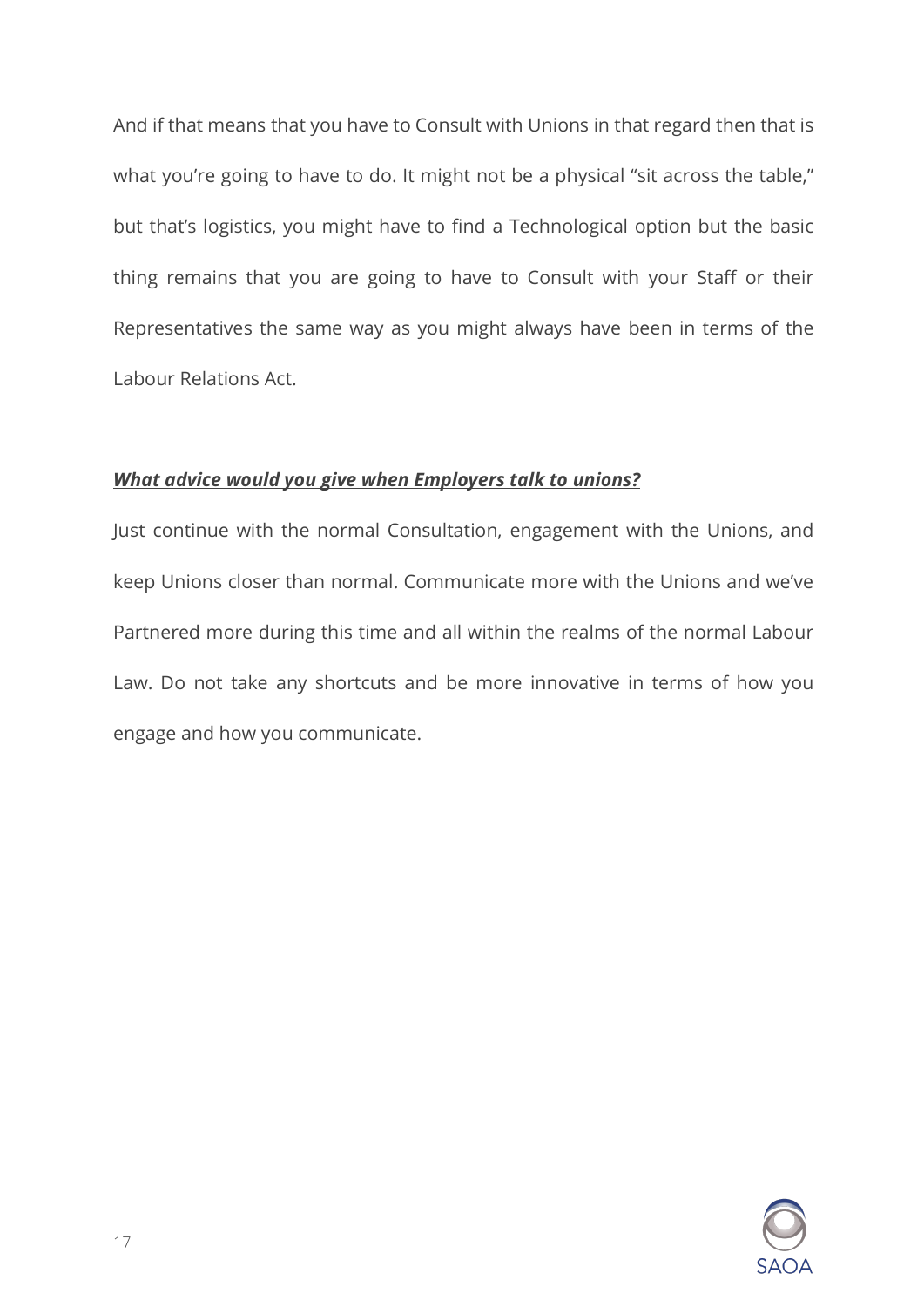# *Are Employers allowed to swap around Annual Leave so Employees could take*

### *the annual Leave during the Lockdown period?*

We know that there would be other Bodies/Bargaining Councils or Unions that might not be following the same principle, but in general a solution could be found.

What we have actually instituted is a Policy in situations whereby if a person can't work, they want to work but they can't. In other words that their job is such that they have to be at the office, or they have to be on site to be able to work. In those situations, instead of going for "no work no pay" we have really tried to institute that employees wherever possible take annual Leave.

Now where this has become a problem is (**a**) is if a person doesn't have the leave. What do we do then? Or secondly, some employees have obviously been dissatisfied with this approach because they would have preferred to have extended their Leave and had it in **December** to go away and to take it at a time that they could actually enjoy that Leave.

We've been very sympathetic to that need, however, the other part of it is that it has been really important that instead of receiving "no pay" rather take Leave and get paid. So what we've done in those instances, and this is where this is not specifically across all areas, but I'm speaking in general, what we have done is we've reached a "negotiated point" where we would say to Staff, look, take your leave now.



18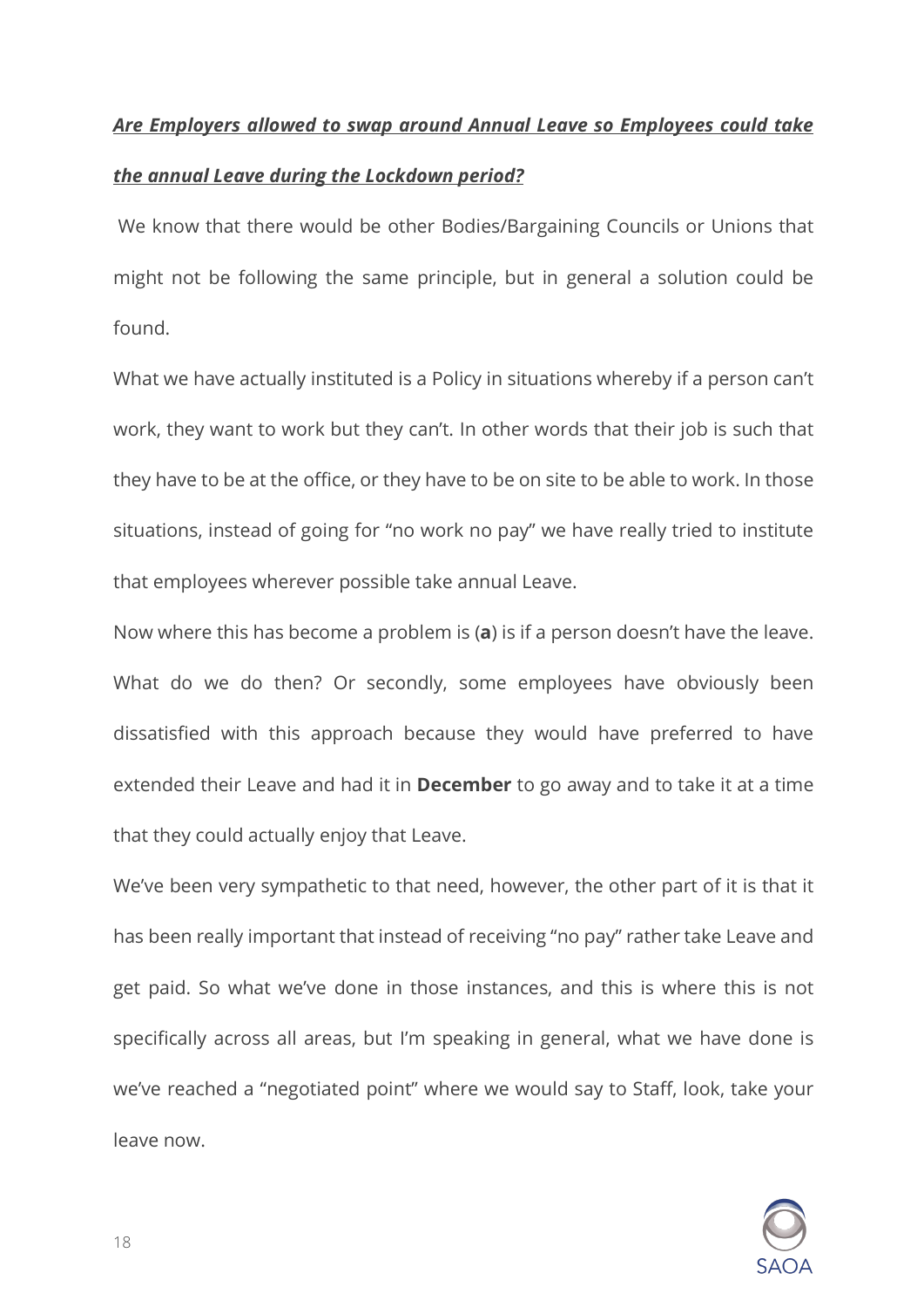When we get to **December** let's – what we're calling "pay it forward" a bit. So in other words, take Leave now, if we get to **December** and we are in a situation that we can have a five (5) day you know shutdown over the **December** period and you need five (5) days and you don't have five (5) days, we'll actually allow you to go into negative Leave balance, i.e., we take your Leave from next year and we offset it off now and next year you will start your new Leave Cycle with a minus five (5) for example days leave, but ultimately we will work that through.

And what we've done is we've – so in other words then the following Leave Cycle, you start off with a deficit but at least you are offsetting one year against another. Now we've been criticised for this approach by some Parties saying, but you know you're just taking from one year to the next. And yes we are and there's no perfect scenario on the ground but what we are trying to do wherever we can is just be reasonable to say, instead of not getting paid, what do we do about finding whatever alternative we can so that we can actually have people earning what they need to earn on a month-to-month basis?

So Leave has been one area which has been quite contentious in terms of us using Annual Leave at this point, but I must say practically Harry on the ground it is one vehicle and one avenue that has been used quite extensively in my world where a number of people have actually taken Leave over this period.

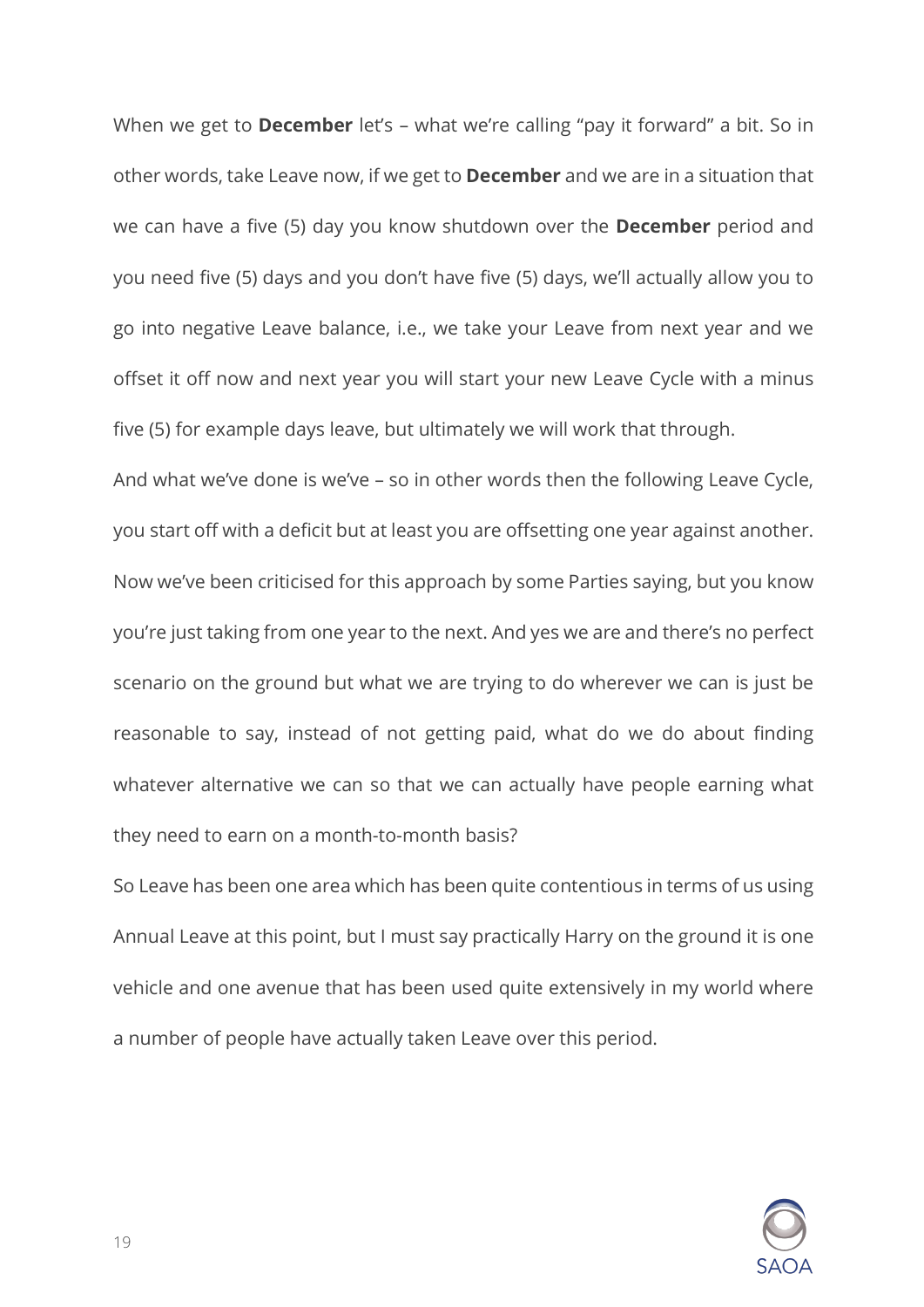### *How does the Lockdown Period impact on those Employees, new Employees who*

### *are still within their Probation Period?*

There are different scenarios to consider with regards to the probation period. First of all, you're going to have a scenario where a person is working from home, okay, and in that instance because the person is working I'm going to apply the Probationary Period. And obviously it's going to be a slightly different method of managing the person because they're not visible at all times and one would have to put plans in place to make sure that there are Key Deliverables around the Probation Period that you want to check.

Secondly a situation where the person is not working, there's no work taking place, it would be quite unfair on the Employee to institute the probation period from the point of the duration of the Contract because there's no evidence that one would be able to look at in terms of what they're delivering or checking their suitability to even the Organisation. So, my suggestion from an HR perspective I would probably institute some latitude with 2 options:

Option 1: I would give the person certain Tasks that I would deem suitable that they could do in their own time even if they are not working and test how they're doing against those Tasks.

Option 2: I would actually delay the onset or the start of the Probationary Period until such a point that I can actually measure. Because remember the point of a Probation is to Assess whether that Employee is able to work according to what's

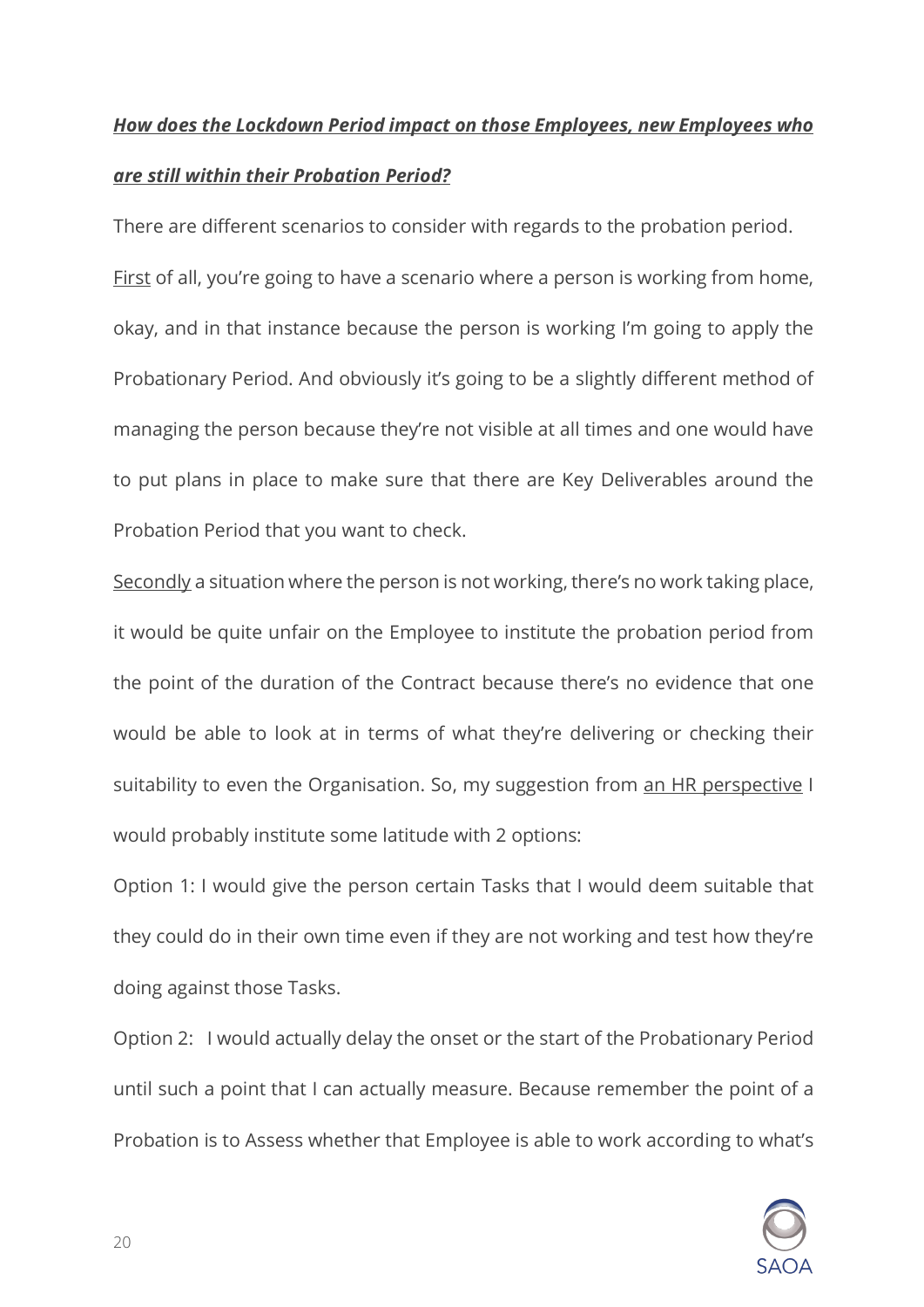required in the Role that they Appointed to, whether they fit into the Organisation and whether they're a suitable match. So, if you can't test those things my view would be that you would have to apply some sort of flexibility in terms of how you manage the Probation Period.

From a Legal perspective you are going to have to be able to say that you have grounds in a case like this to actually agree to an extension of the Probationary Period. Because I mean obviously you cannot Assess. And that is why Probation is there for, it's not just something that you put in a Contract as sort of a Standard Clause it has a meaning. So the meaning of Probation is to Assess if the person is a fit and is capable of doing their job and you can't do that if you can't practically Assess them. So I would say just make sure if you're an Employer and you have that situation that you formally communicate with such an Employee and you enter into a specific Formal Document or Letter or something so that there's a Paper Trail in terms of extending, and maybe link that from whenever you are able to return to work for a period of say three (3) months or whatever the case may be, so that you don't have to just [indiscernible] [1:11:20.6] because we don't know how long this phase-in period will last. So instead of just saying "three (3)" months and then three (3) months and then three (3) months, maybe/potentially, just say, when we are capable of starting to Assess you for a period of so long. And then have that in Writing because otherwise you might end up with people saying, but I have Probationary Period, it expired, the Employer didn't

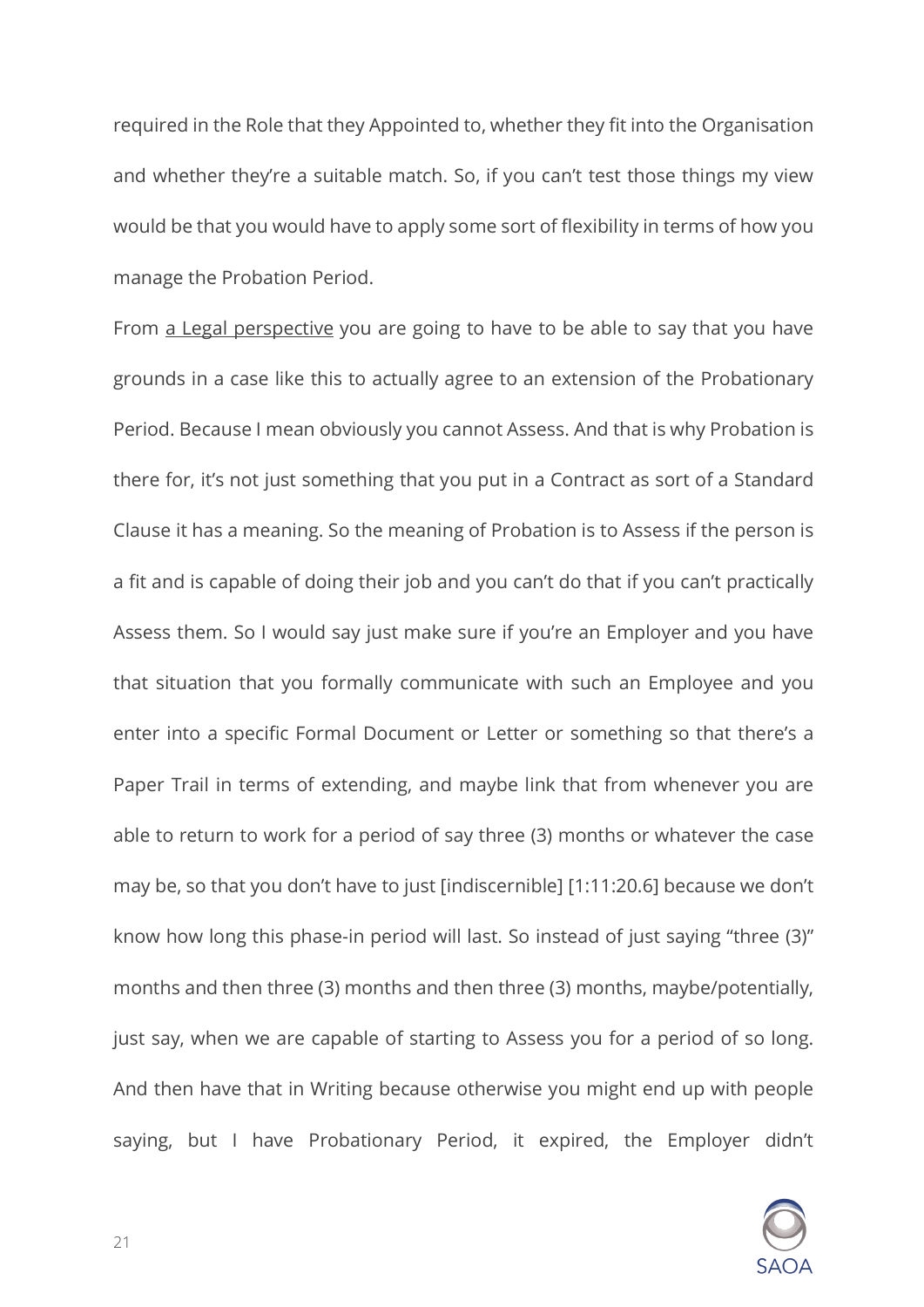communicate with me. So now I can say I'm Permanent. And you don't want that to happen. So have a very clear Paper Trail and Process that you have followed in that regard.

# *Can the Employer pay a portion of the Salary and TERS will pay the rest as per a sliding-scale?*

Yes, according to the amended Regulations and Directives that's been issued has basically made it clear that the Employer can do that.

You can do that or the net-effect of it will be that you have a UIF Benefit and the Employer can top-up or whatever the case is. I mean they've even said, I think it was the **16th of April** that people that has been required to go on Leave or has gone on Annual Leave, the Employer can Claim for TERS and then can set it off and credit back that Leave to the Employers, that was the **16th of April**.

### *Does this proportional payment by TERS and the employer work practically?*

Currently, there is some uncertainty on how UIF offices implement this. I don't know if it's necessarily applied that way. So, I'm not sure exactly how it's going to be to be interpreted in practice but the Regulations definitely makes provision for it.

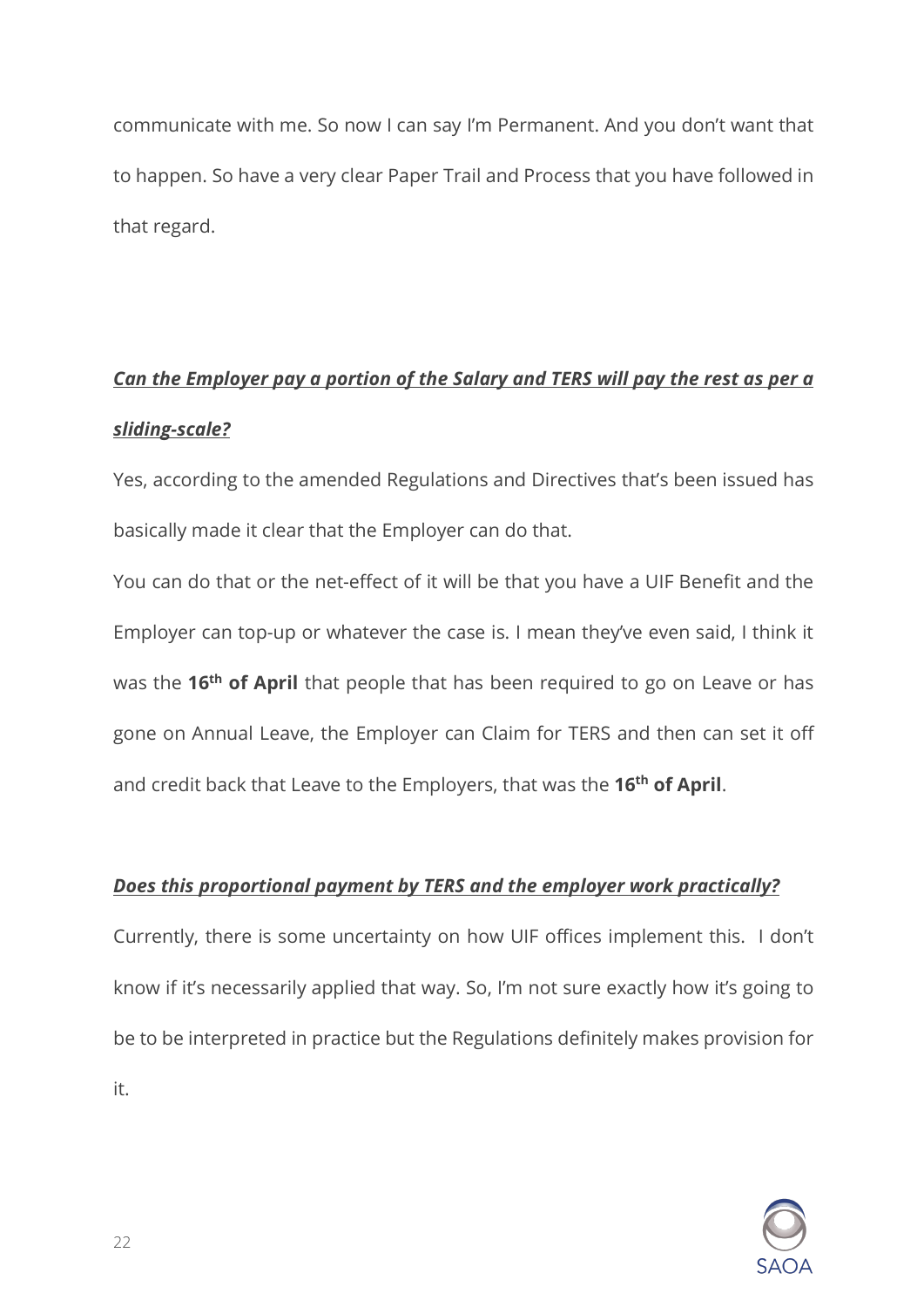### *Any situation of payment combinations between UIF and the employer that is*

### *not allowed?*

The only *proviso* in terms of the Regulations is that an Employee cannot be put in a position where the Employee has total earnings more than what their normal salary would be. The Employee's salary plus the UIF Benefits cannot be more than their normal salary.

# *Can I pay a portion of the total salary and claim for the remainder so that in the end the Employee gets paid in full on a sliding-scale?*

Since the **16th of April** the Regulations definitely makes provision, also for Annual Leave to be credited back proportionally to what the UIF/TERS benefit is. But the UIF from what we hear on the ground is that the UIF doesn't necessarily apply to that, it's not entirely clear how they do these calculations, and we've had employers come back to say, but that's not what they do in practice. And that you know they don't want to give the full Benefit of say R6 000.00 (six thousand rand) odd for the top earners if you pay a part of the Salary. So there's sure to be some litigation or something coming up, but there seems to be ambiguity between what the regulation is saying and how the UIF apply it at the moment.

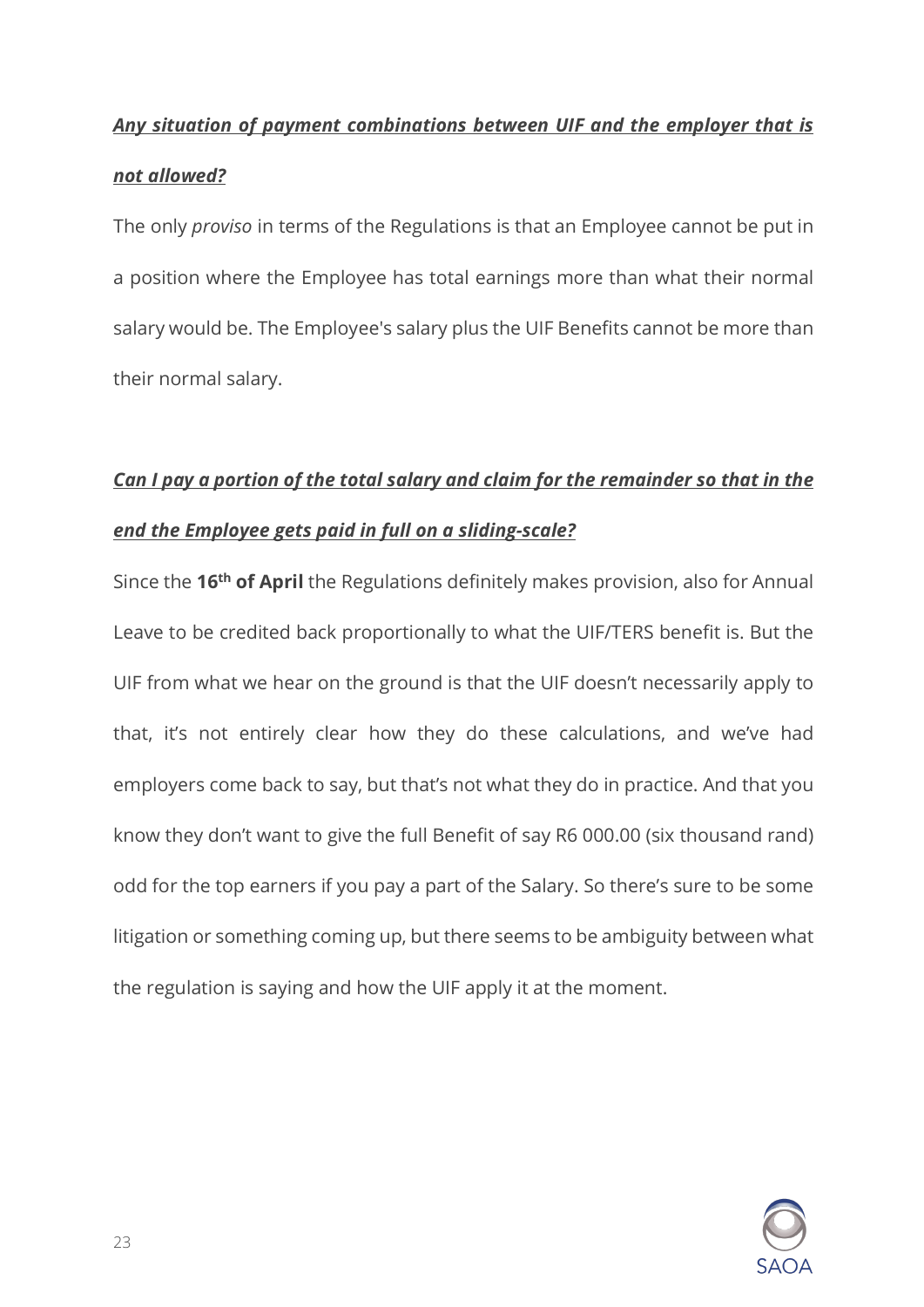### *Can a Practice pay Staff on a Per Patient basis?*

In terms of the Ethical Rules the Council frowns upon incentivising employees on a per patient basis. The question is "how" does one interpret the idea of incentivising on the basis of per patient?

I think in my opinion at least the background behind that would be to try to push through as many as possible patients so that you can earn more. I'm not quite sure why people would want to remunerate on the basis of a Per Patient, because if it's an Employee who remunerates on the basis not of Performance but in terms of time, so one would then do a proportioned payment in terms of time. If it is an Independent Contractor by an Associate then there clearly must be some Contractual Agreement behind that that indicates the basis of payment, and on what basis the payment is calculated. That might very well be in terms of every Patient seen, X percent goes to the Practice for Overheads and Supervision and the rest goes to the Locum.

# *If I'm not Registered with UIF, what is the best way for me to rectify the situation? Will I be panelised completely, or will I be allowed to apply for compensation?*

If you're not Registered as an Employer for UIF you must Register as soon as possible. There might be some form of penalty in terms of calculating backwards when the Employee started with you, but as you know we're talking about 1%

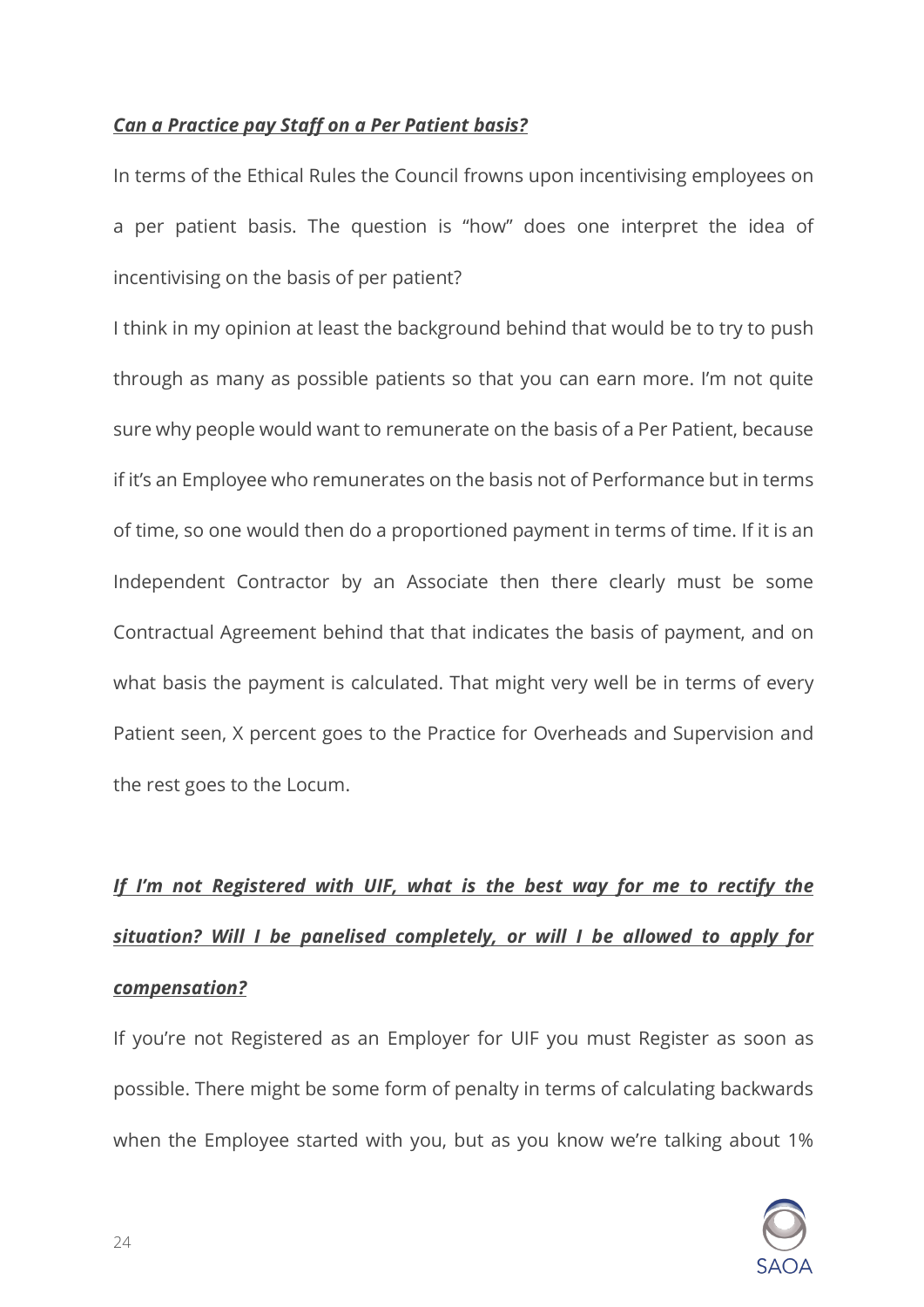contribution by the Employer and 1% by the Employee. Even if you have to pay 2% of the Employee's salary over a time period, it will not be a big amount of money. This does mean that the Employers has unfortunately missed the deadline to be able to claim for the TERS Benefit, because the Employee has not been registered at the time when the TERS Benefit requires you to have been Registered to qualify to claim.

#### *What are my obligations to my Staff if I want to consider Bankruptcy?*

Bankruptcy is regulated by the Insolvency Act. The Employment Relationship does not come to an end when the Employer file for Liquidation. The Employment Relationship continues and it's in the hands of the Liquidator to decide whether he wants to Terminate the Employment Relationship or not. Your other Contracts (all your supplier contracts, your rental agreement, your lease agreement) stay in place and the Liquidator does not have the authority to cancel these contracts. These contracts will only come to an end once the final Liquidation has taken place or the Liquidator has given Notice in terms of the Notice requirements.

So, it is a difficult issue because there is no duty on the Liquidator to actually retrench the employees. So many times my suggestion to Employers is that if you see that you will be having to file for liquidation or in the case of an individual for insolvency, then it might be worth your while to start a Process of Retrenchment beforehand so that there's Accrued amount for severance pay by the time that

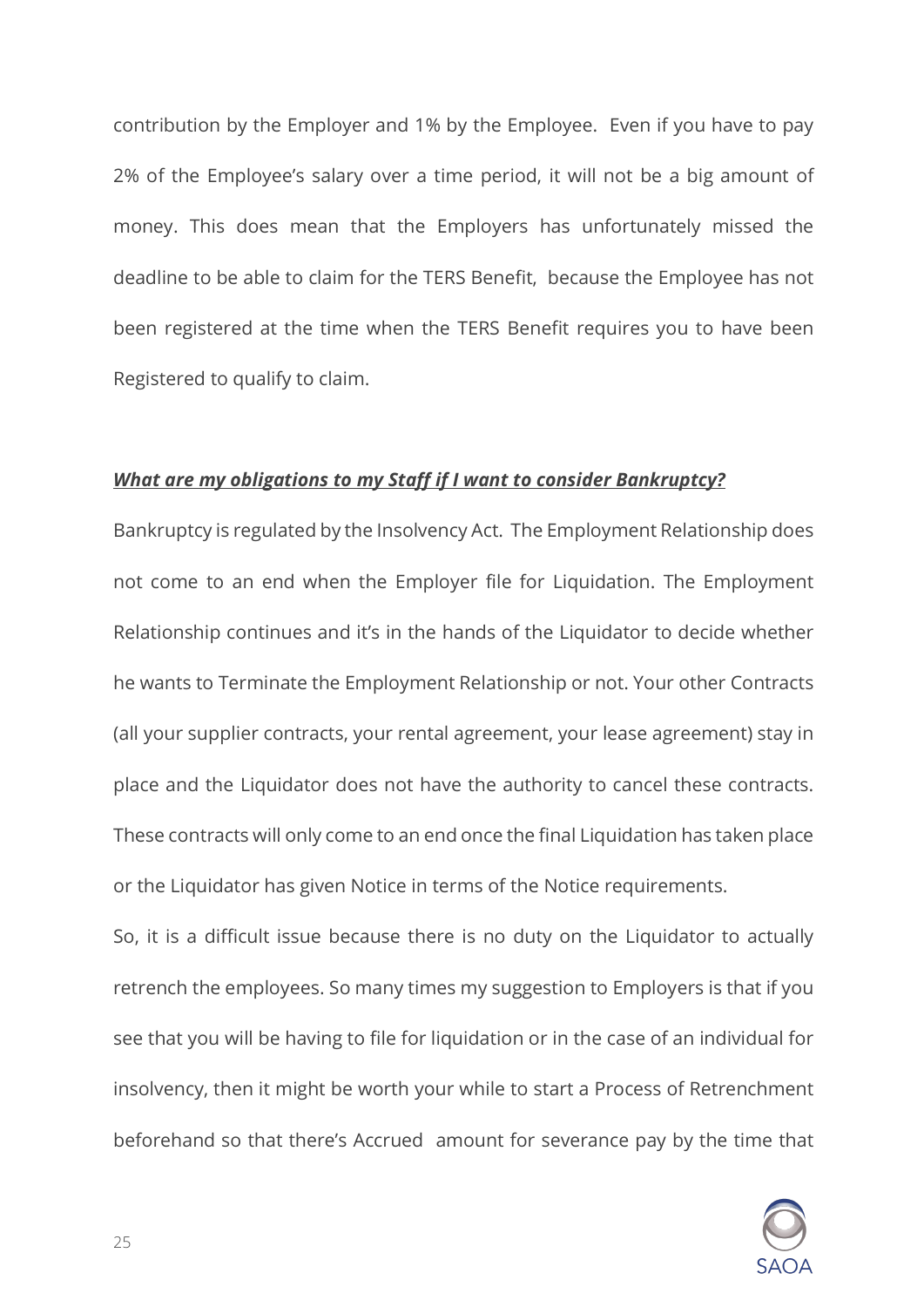you actually file for Liquidation or Insolvency, then the Employees would at least get their Severance Pay and that's always preferred relative to terms for all Creditors.

# *Can the Employer unilaterally decrease Salaries of Employees during this Lockdown period?*

Harry you have to distinguish now, talking "Lockdown" when your Staff is prohibited from actually working, that is where we start out with the principle of "no work no pay." So, if you then cannot pay them at all or you can only pay them a small amount, or you can only Apply for them for UIF Benefits that is what you can do.

# *Can I as an Employer unilaterally decrease Salaries of my Staff After the initial level 5 lockdown period?*

When employees are in a position to actually come and tender their Services to the Employer, and if the Employer can't afford to pay the Employees, the employer needs to adhere to the Labour laws. The Employer cannot unilaterally decide to pay an Employee less for the Services that the Employee tendered in terms of their Contract. If the Employee has a Contract, the basic Conditions of Employment have to be adhered to and it states that if Services are tendered the Employees are "entitled" to get paid in terms of those Terms and Conditions.

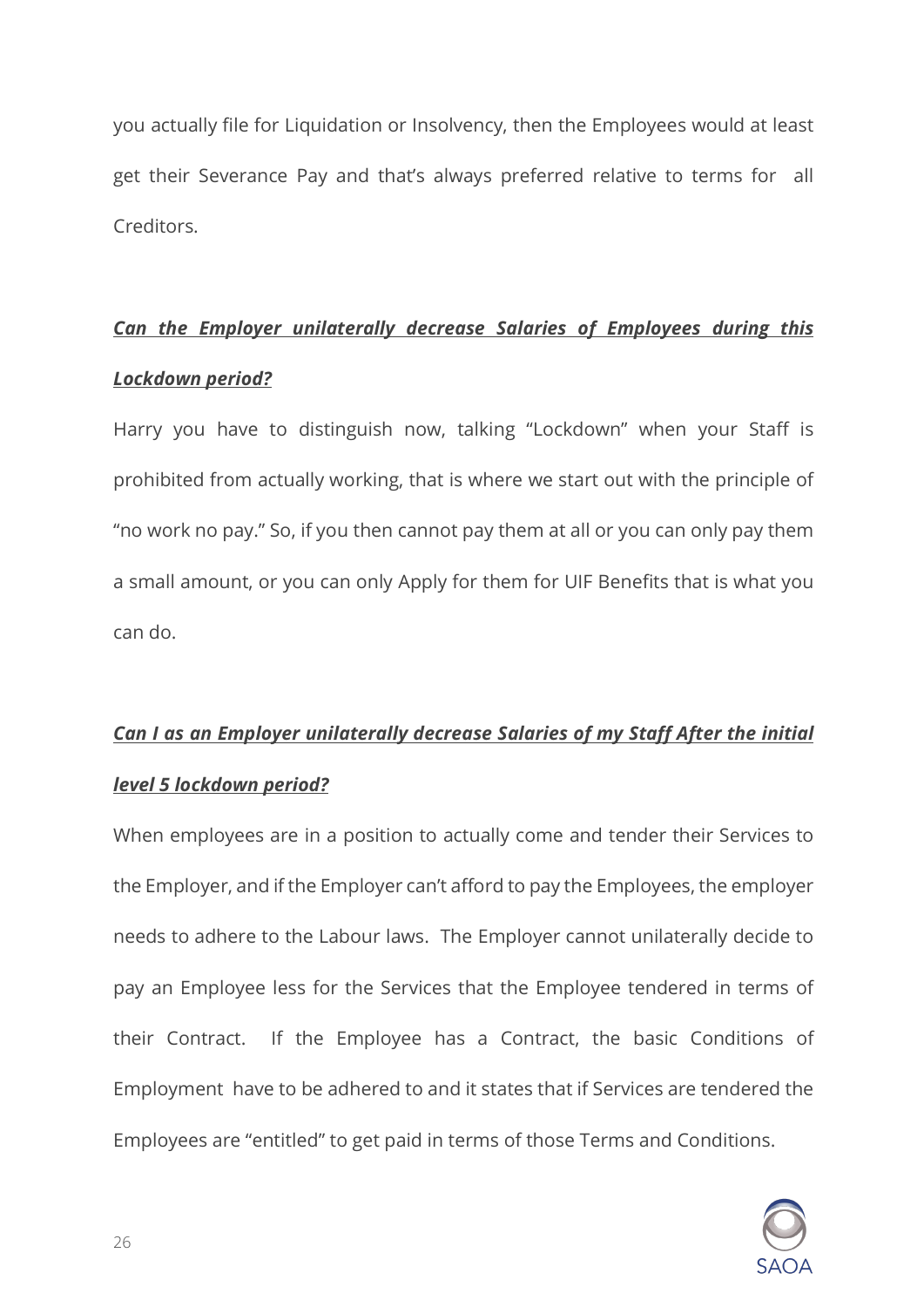# *How can an Employer unilaterally decrease Salaries of Employees after the initial level 5 lockdown period?*

The employer has to enter into your consultation process negotiate on alternatives. And you know it should be easier than maybe your normal Pre-Covid Retrenchments sort of scenarios in the sense that everyone knows that there's an economic crunch and why that is. It's not just a matter of an Employer saying "suddenly" I can't afford it I want to pay you less. So in that sense there's a solid source, expansive basis for saying, well, you know let's work together we need to produce salaries otherwise we can't stay afloat and the alternative is that I have to close business ; so let's find a solution.

### *Please explain more about this consultation process:*

With regard to consultation, there is discussion where an employer has approached r staff saying, "look, we can't afford to pay full salaries so what we're going to do is we're going to suggest that everybody take for example a 20% cut ". And in most cases – and this is particularly in small Businesses that I'm explaining or expressing where I've seen this happening, in most cases Staff are more than happy to take the 20% cut as opposed to losing jobs or half the people have to go and the other people remain. So, it's a middle of the road solution that employers are instituting in consultation with Staff.